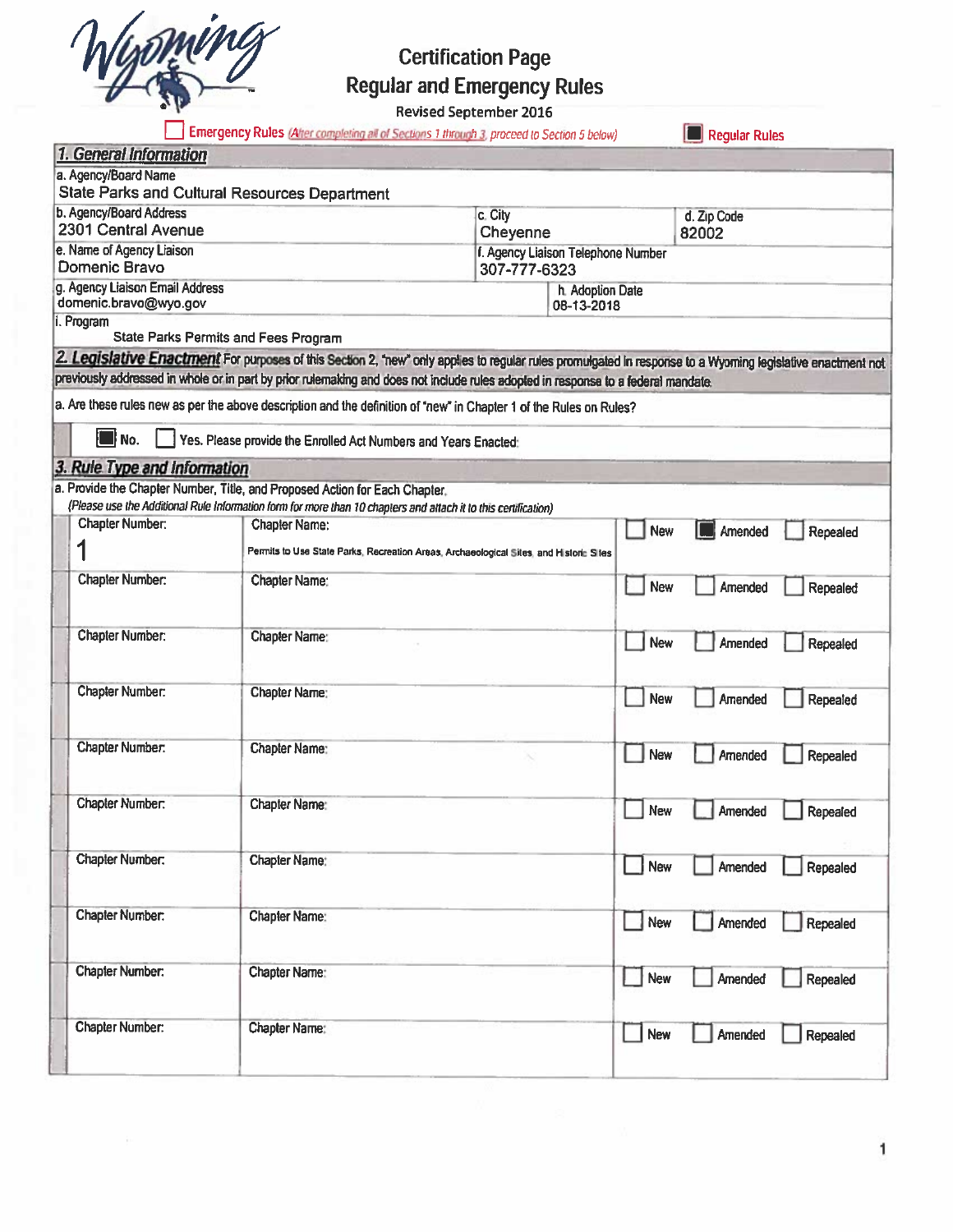| 3. State Government Notice of Intended Rulemaking                                                                                                                                                                                                                                                                                                                                               |                 |       |  |                           |  |  |
|-------------------------------------------------------------------------------------------------------------------------------------------------------------------------------------------------------------------------------------------------------------------------------------------------------------------------------------------------------------------------------------------------|-----------------|-------|--|---------------------------|--|--|
| a. Date on which the Proposed Rule Packet (consisting of the Notice of Intent as per W.S. 16-3-103(a), 06-12-2018                                                                                                                                                                                                                                                                               |                 |       |  |                           |  |  |
| Statement of Principal Reasons, strike and underscore format and a clean copy of each chapter of                                                                                                                                                                                                                                                                                                |                 |       |  |                           |  |  |
| rules were:                                                                                                                                                                                                                                                                                                                                                                                     |                 |       |  |                           |  |  |
| approved as to form by the Registrar of Rules; and<br>provided to the Legislative Service Office and Attorney General:                                                                                                                                                                                                                                                                          |                 |       |  |                           |  |  |
|                                                                                                                                                                                                                                                                                                                                                                                                 |                 |       |  |                           |  |  |
| 4. Public Notice of Intended Rulemaking                                                                                                                                                                                                                                                                                                                                                         |                 |       |  |                           |  |  |
| a. Notice was mailed 45 days in advance to all persons who made a timely request for advance notice.                                                                                                                                                                                                                                                                                            |                 |       |  | No.<br><b>N/A</b><br>Yes. |  |  |
| b. A public hearing was held on the proposed rules.<br>II No.<br>Yes. Please complete the boxes below.                                                                                                                                                                                                                                                                                          |                 |       |  |                           |  |  |
| Date:<br>Time:                                                                                                                                                                                                                                                                                                                                                                                  |                 | City: |  | Location:                 |  |  |
| c. If applicable, describe the emergency which requires promulgation of these rules without providing notice or an opportunity for a public hearing:                                                                                                                                                                                                                                            |                 |       |  |                           |  |  |
|                                                                                                                                                                                                                                                                                                                                                                                                 |                 |       |  |                           |  |  |
|                                                                                                                                                                                                                                                                                                                                                                                                 |                 |       |  |                           |  |  |
|                                                                                                                                                                                                                                                                                                                                                                                                 |                 |       |  |                           |  |  |
|                                                                                                                                                                                                                                                                                                                                                                                                 |                 |       |  |                           |  |  |
|                                                                                                                                                                                                                                                                                                                                                                                                 |                 |       |  |                           |  |  |
| <b>5. Final Filing of Rules</b>                                                                                                                                                                                                                                                                                                                                                                 |                 |       |  |                           |  |  |
|                                                                                                                                                                                                                                                                                                                                                                                                 |                 |       |  |                           |  |  |
| a. Date on which the Certification Page with original signatures and final rules were sent to the O8-13-2018<br>b. Date on which final rules were approved as to form by the Secretary of State and sent to the O8-13-2018                                                                                                                                                                      |                 |       |  |                           |  |  |
| Legislative Service Office:                                                                                                                                                                                                                                                                                                                                                                     |                 |       |  |                           |  |  |
| The Statement of Reasons is attached to this certification.                                                                                                                                                                                                                                                                                                                                     |                 |       |  |                           |  |  |
| <b>6. Agency/Board Certification</b>                                                                                                                                                                                                                                                                                                                                                            |                 |       |  |                           |  |  |
| The undersigned certifies that the foregoing information is correct.                                                                                                                                                                                                                                                                                                                            |                 |       |  |                           |  |  |
| Signature of Authorized Individual                                                                                                                                                                                                                                                                                                                                                              |                 |       |  |                           |  |  |
|                                                                                                                                                                                                                                                                                                                                                                                                 |                 | Ws Pr |  |                           |  |  |
| <b>Printed Name of Signatory</b>                                                                                                                                                                                                                                                                                                                                                                | Darin J. Westby |       |  |                           |  |  |
| <b>Signatory Title</b><br><b>Director</b>                                                                                                                                                                                                                                                                                                                                                       |                 |       |  |                           |  |  |
| <b>Date of Signature</b>                                                                                                                                                                                                                                                                                                                                                                        | 08-13-2018      |       |  |                           |  |  |
| 7. Governor's Certification                                                                                                                                                                                                                                                                                                                                                                     |                 |       |  |                           |  |  |
| I have reviewed these rules and determined that they:<br>Are within the scope of the statutory authority delegated to the adopting agency;<br>1.<br>2.<br>Appear to be within the scope of the legislative purpose of the statutory authority; and, if emergency rules,<br>3. .<br>Are necessary and that I concur in the finding that they are an emergency.<br>Therefore, I approve the same. |                 |       |  |                           |  |  |
| <b>Governor's Signature</b>                                                                                                                                                                                                                                                                                                                                                                     |                 |       |  |                           |  |  |
| <b>Date of Signature</b>                                                                                                                                                                                                                                                                                                                                                                        |                 |       |  |                           |  |  |
|                                                                                                                                                                                                                                                                                                                                                                                                 |                 |       |  |                           |  |  |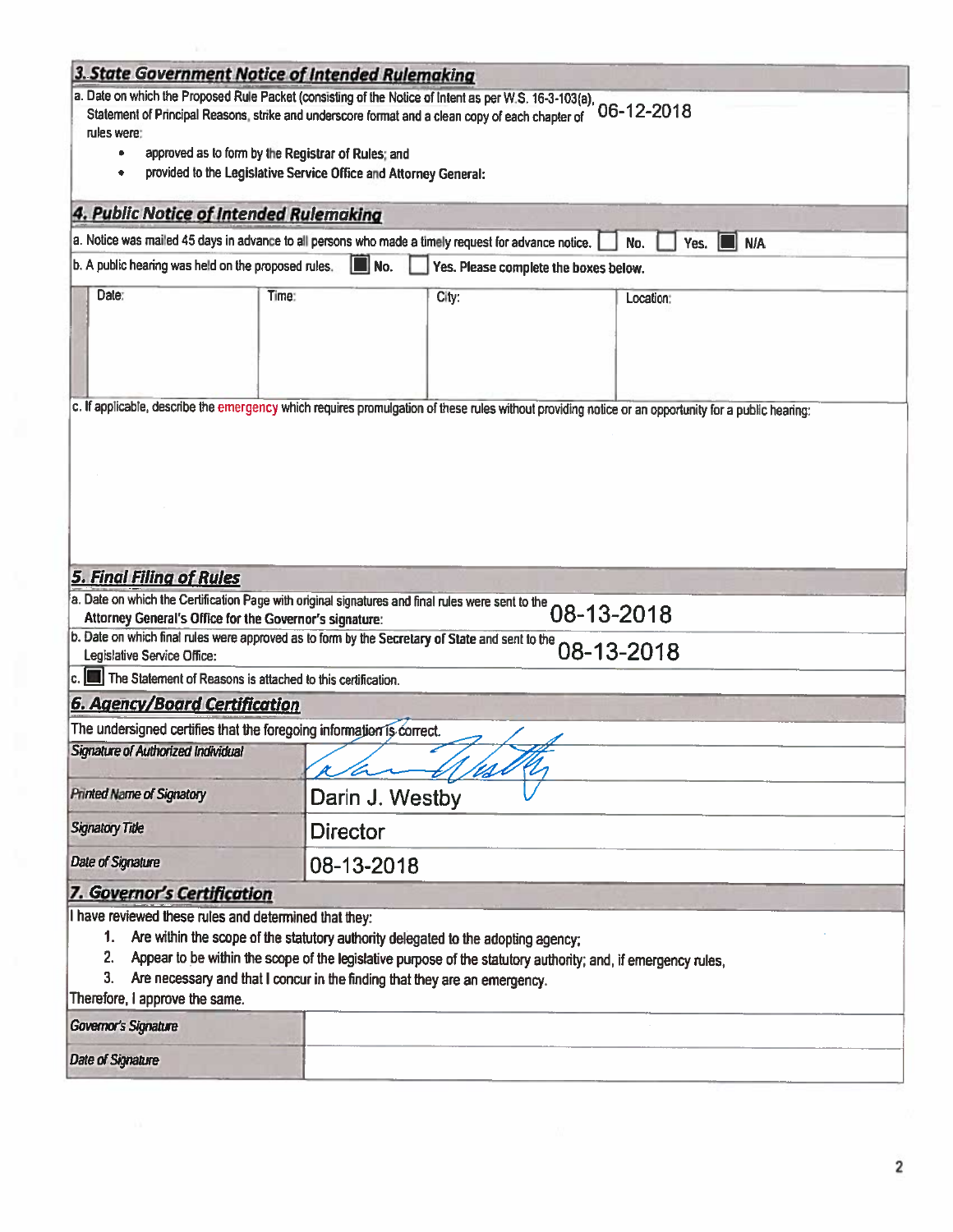#### **STATEMENT OF PRINCIPAL REASONS FOR ADOPTION OF RULES**

The Department of State Parks and Cultural Resources is proposing to amend Chapter 1, Permits to Use State Parks, Recreation Areas, Archaeological Sites, and Historic Sites, of its rules. The amendments would increase daily use and entrance fees by 50% during the peak visitation months of May – September. Rates for daily use and camping would remain at current rates for the remainder of the year. Annual permit fees would also be increased, as would fees for amenities and rental facilities. The Department would discontinue charging fees at Fort Fetterman State Historic Site to promote visitation and focus more on donations.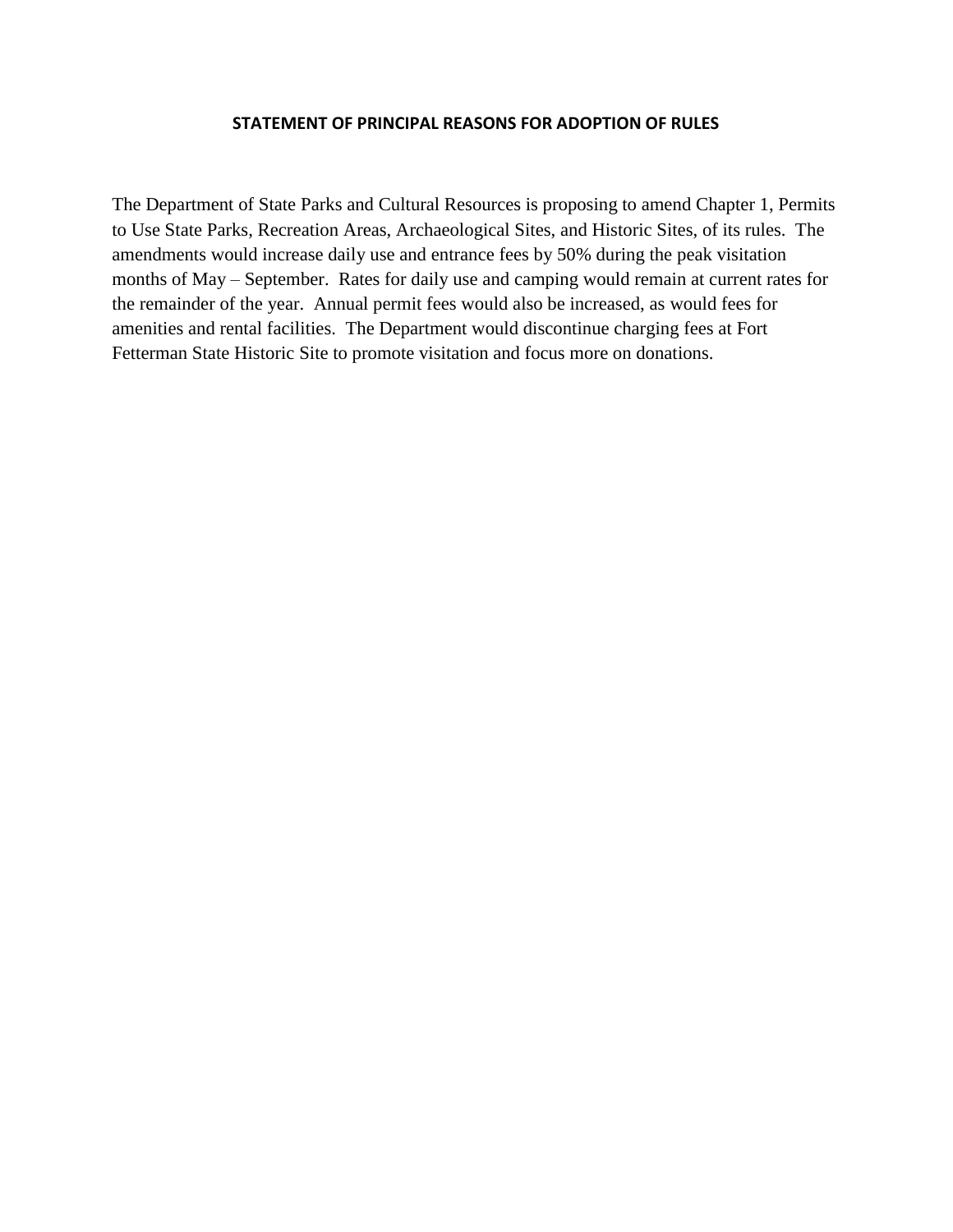#### **Chapter 1**

# **Permits to Use State Parks, Recreation Areas, Archaeological Sites, and Historic Sites**

## **Section 1. Authority.**

(a) This chapter is adopted pursuant to Wyoming Statute 36-4-121.

**Section 2. Definitions.** As used in this chapter:

(a) "Additional vehicle" means another vehicle registered in the same name or address as the vehicle listed on the original permit sold by the Wyoming Department of State Parks and Cultural Resources (Department) or its authorized selling agents.

(b) "Camping permit" means a permit issued by the Department authorizing overnight usage of park lands.

(c) "Camping structure" means a state provided structure specifically used for sleeping (camping cabins, yurts, etc.) within a campsite.

(d) "Campsite" means an area designated as such by the Department within a state park, recreation area, archeological site, or historic site that contains a state provided picnic table and metal fire ring.

(e) "Daily use permit" means a permit issued by the Department authorizing the use of park lands.

(f) "Duplicate permit" means a replacement permit issued by the Department for a lost, mutilated, or destroyed permit.

(g) "Off season" includes the months of January, February, March, April, October, November, and December.

(h) "Park lands" means all areas administered by the Department, including all state parks, recreation areas, archaeological sites, and historic sites.

(i) "Peak season" includes the months of May, June, July, August, and September.

(j) "Premier camping structure" means a camping structure designated as such by the Department with the approval of the State Parks and Cultural Resources Commission that offers unique camping experiences, such as treehouses and tipis.

(k) "Towed vehicle" means any vehicle in tow by another vehicle.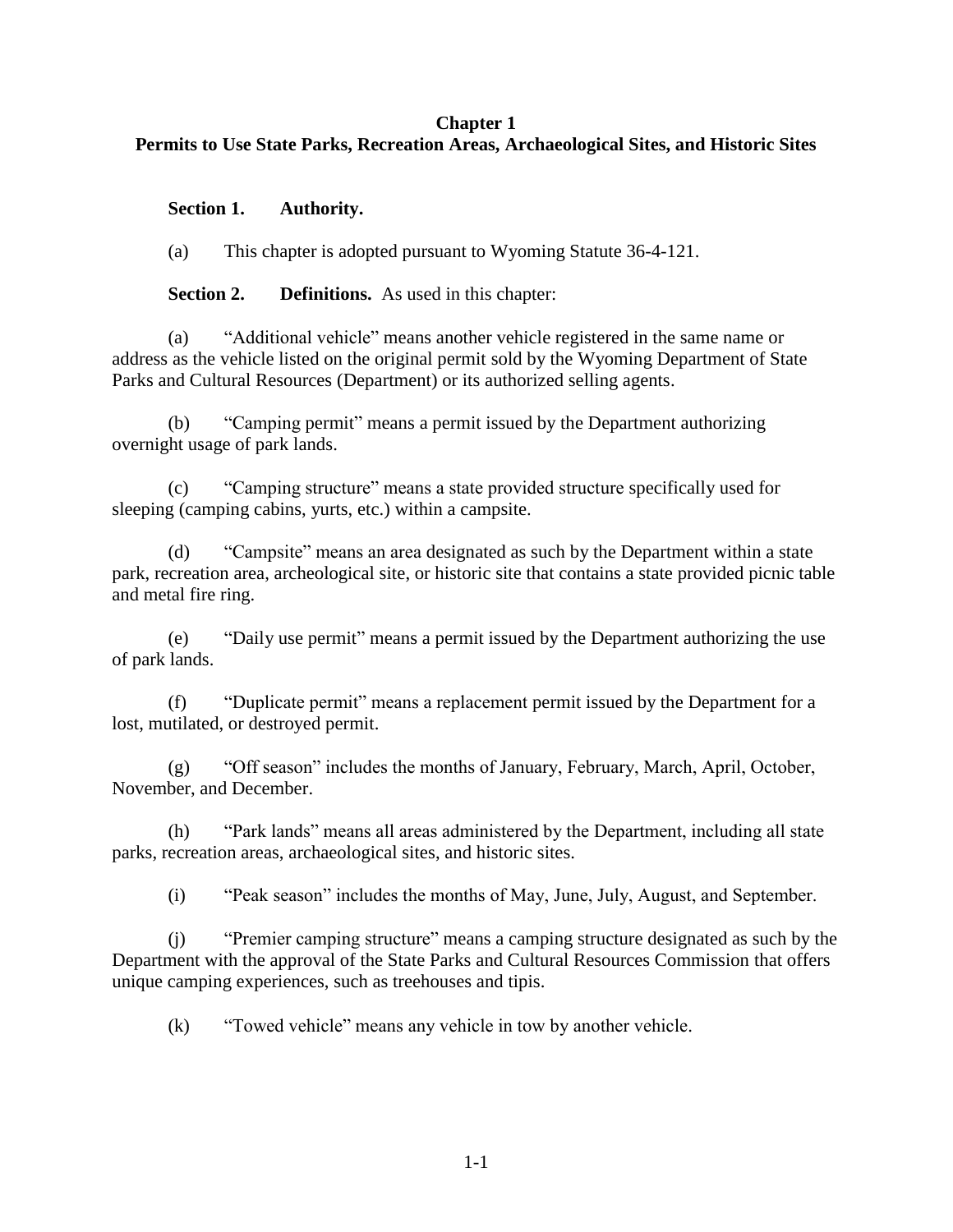#### **Section 3. Daily Use and Overnight Camping Permit Areas.**

- (a) Daily use permits shall be required at the following locations:
	- (i) Boysen State Park
	- (ii) Buffalo Bill State Park
	- (iii) Curt Gowdy State Park
	- (iv) Edness K. Wilkins State Park
	- (v) Fort Bridger State Historic Site
	- (vi) Fort Kearny State Historic Site
	- (vii) Glendo State Park
	- (viii) Guernsey State Park
	- (ix) Hawk Springs State Recreation Area
	- (x) Keyhole State Park
	- (xi) Seminoe State Park
	- (xii) South Pass City State Historic Site
	- (xiii) Trail End State Historic Site
- (b) Overnight camping permits shall be required at the following locations:
	- (i) Boysen State Park
	- (ii) Buffalo Bill State Park
	- (iii) Connor Battlefield State Historic Site
	- (iv) Curt Gowdy State Park
	- (v) Glendo State Park
	- (vi) Guernsey State Park
	- (vii) Hawk Springs State Recreation Area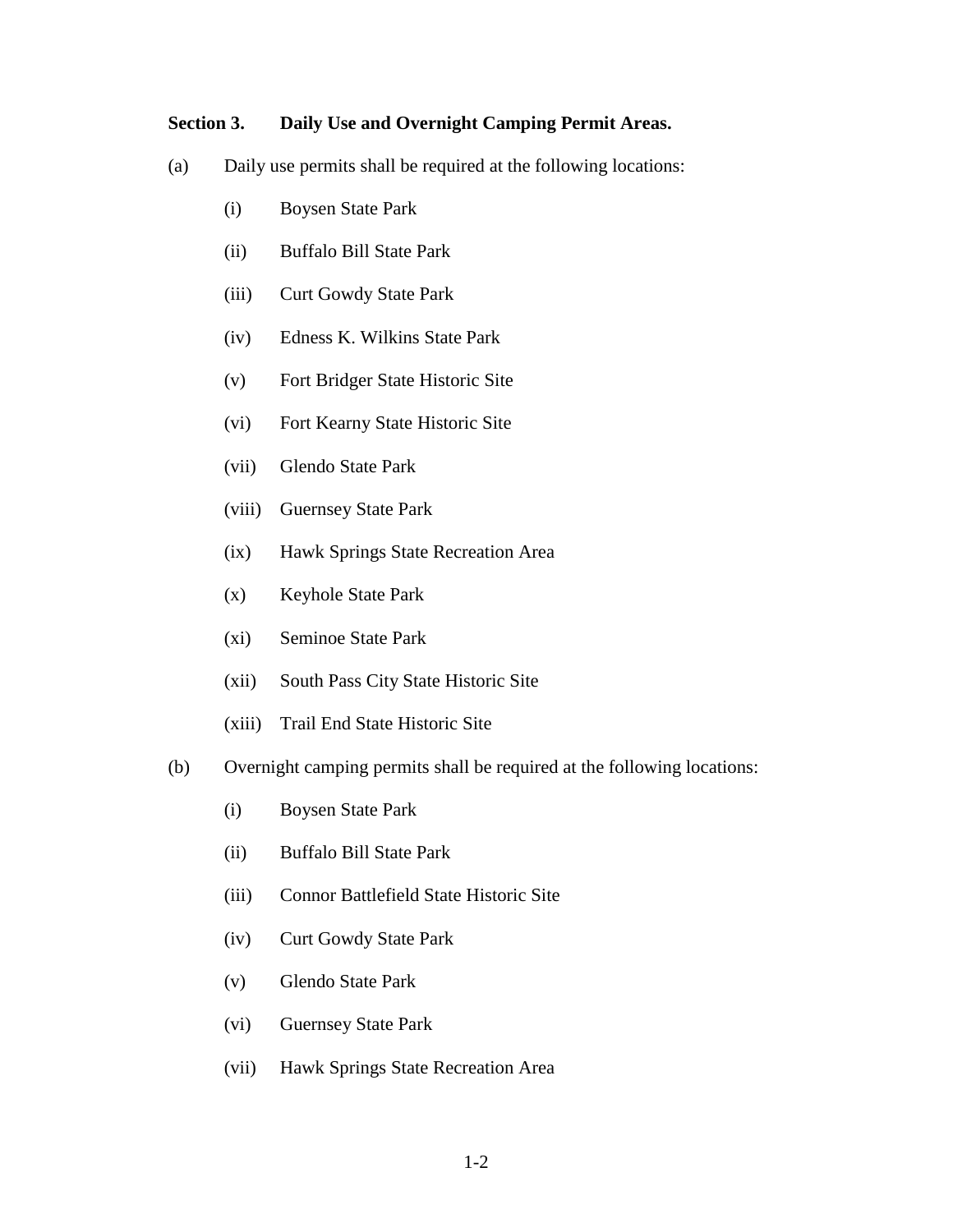- (ix) Medicine Lodge State Archaeological Site
- (x) Seminoe State Park
- (xi) Sinks Canyon State Park

#### **Section 4. Fees for Daily Use and Overnight Camping Permits.**

(a) Permit fees shall be assessed per vehicle at any state park, recreation area, or archaeological site where permits are required. The fees per vehicle shall be as follows:

(i) Resident daily use shall be \$4.00 during off season and \$6.00 during peak season

(ii) Resident overnight camping shall be \$6.00 during off season and \$9.00 during peak season

(iii) Non-resident daily use shall be \$6.00 during off season and \$9.00 during peak season

(iv) Non-resident overnight camping shall be \$11.00 during off season and \$16.00 during peak season

| (v)     | Resident annual daily use                                       | \$40.00 |
|---------|-----------------------------------------------------------------|---------|
| (vi)    | Additional vehicle resident annual daily use                    | \$12.00 |
| (vii)   | Resident annual overnight camping                               | \$50.00 |
| (viii)  | Additional vehicle resident annual camping                      | \$15.00 |
| (ix)    | Non-resident annual daily use                                   | \$70.00 |
| (x)     | Additional vehicle non-resident annual daily use                | \$21.00 |
| $(x_i)$ | Duplicate annual permits are 30% of the cost of original permit |         |
|         |                                                                 |         |

(xii) Early Bird discounted rate for annual daily use permits (purchased between January 1 and February 15)

| (A) | Resident annual daily use | \$34.00 |
|-----|---------------------------|---------|
|-----|---------------------------|---------|

(B) Non-Resident annual daily use \$63.00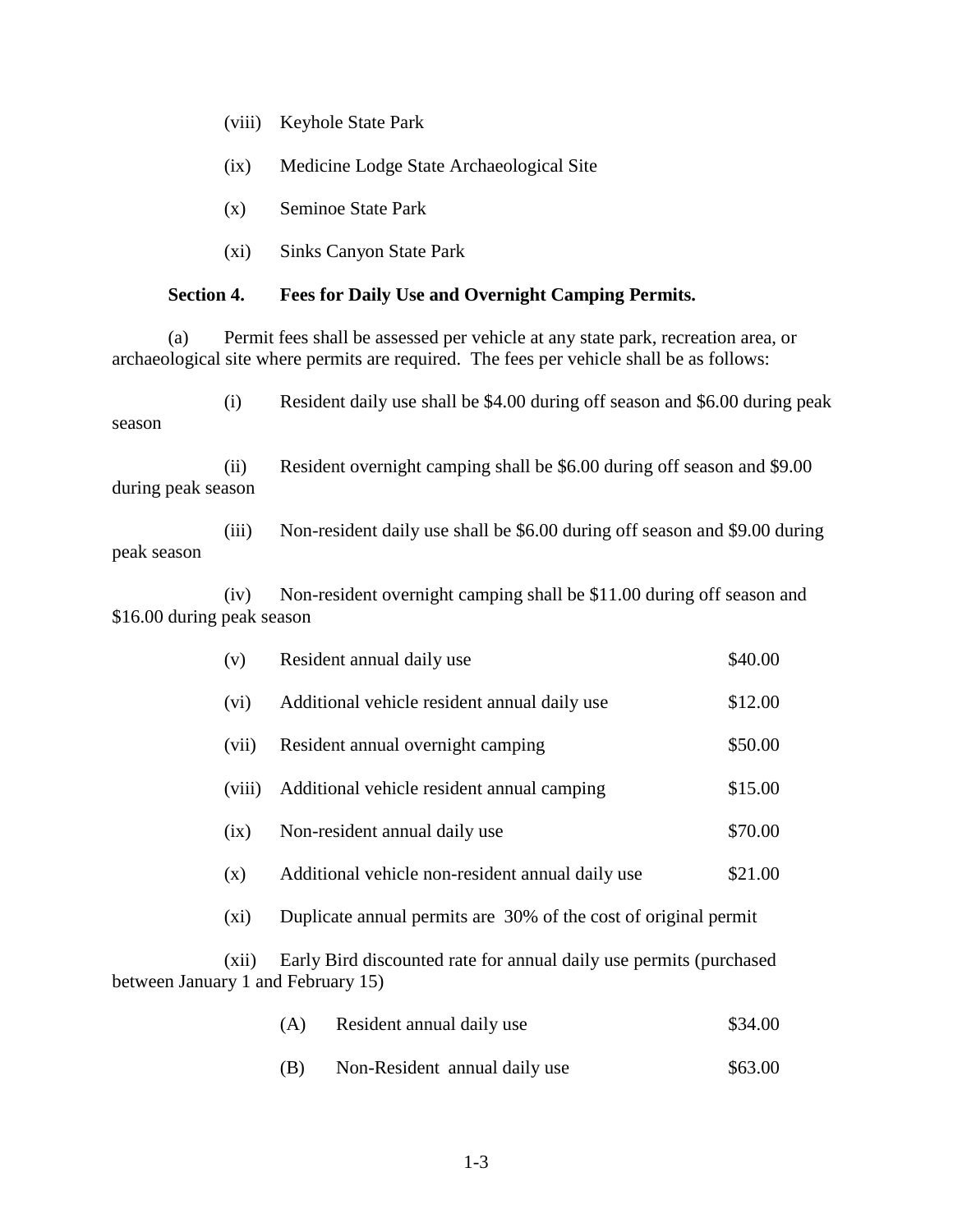(b) Permit fees shall be assessed per person entering any state park, recreation area, or archaeological site by bicycle, horseback, or on foot where permits are required. The fees per person shall be the same fees as are charged for a vehicle at the respective location.

(c) Any vehicle in tow by another vehicle shall be considered a single vehicle for purposes of these rules and only a single daily use permit and a single overnight camping permit shall be required.

(d) Permit fees shall be assessed per adult entering any of the historic sites listed in section 3(a) of these rules. The fees per adult shall be as follows:

(i) Resident daily use shall be \$2.00 during off season and \$3.00 during peak season

(ii) Non-resident daily use shall be \$4.00 during off season and \$5.00 during peak season

(e) Permit fees for bus tour groups shall be:

(i)  $$5.00$  per adult entering any of the locations listed in section 3(a) of these

rules

(ii) \$10.00 per night per tent for overnight camping at any of the locations listed in section 3(b) of these rules

- (f) Additional fees shall be assessed for the following:
	- (i) Daily use lodge permit shall not exceed \$300.00
	- (ii) Daily use group picnic shelter and adjacent grounds shall not exceed \$150.00

# **Section 5. Amenities.**

(a) The additional fee for overnight camping in a campsite which contains electrical connections shall be ten dollars (\$10.00) per night.

(i) Electrical connections are available only to persons who hold valid daily use and overnight camping permits. Extension cords may not run from one campsite to another.

(b) The fee to use a shower shall be one dollar (\$1.00) per three (3) minutes of water service.

(c) The fee for renting a camping structure shall not exceed sixty dollars (\$60.00) per night. Damage and cleaning deposit of fifty dollars (\$50.00) may be charged for use of a camping structure.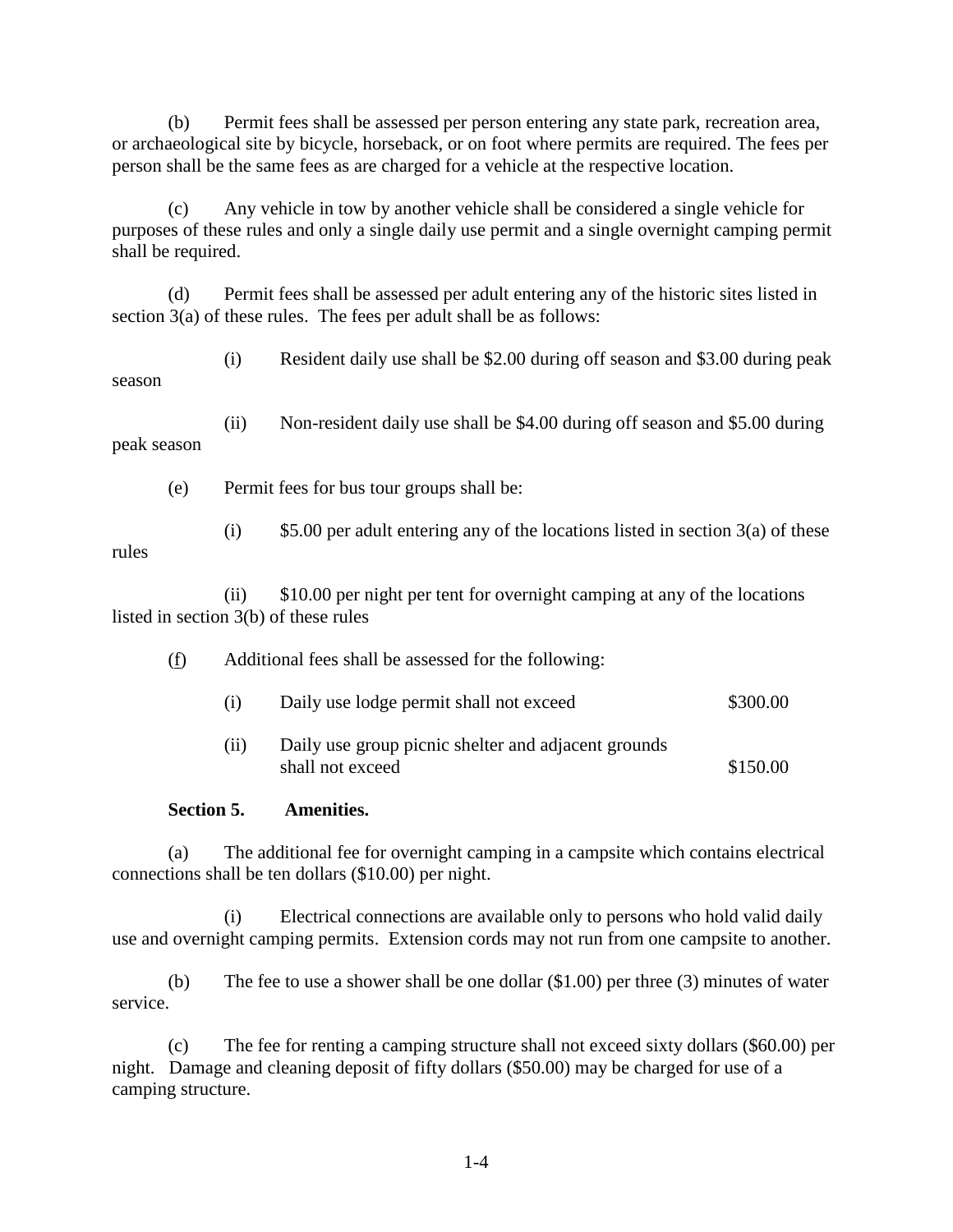(d) The fee for renting a premier camping structure shall not exceed (\$200.00) per night. Damage and cleaning deposit of up to \$100 dollars (\$100.00) may be charged for use of a premier camping structure.

(e) The fees for these added amenities shall be in addition to all other daily use and/or overnight camping fees required by rule.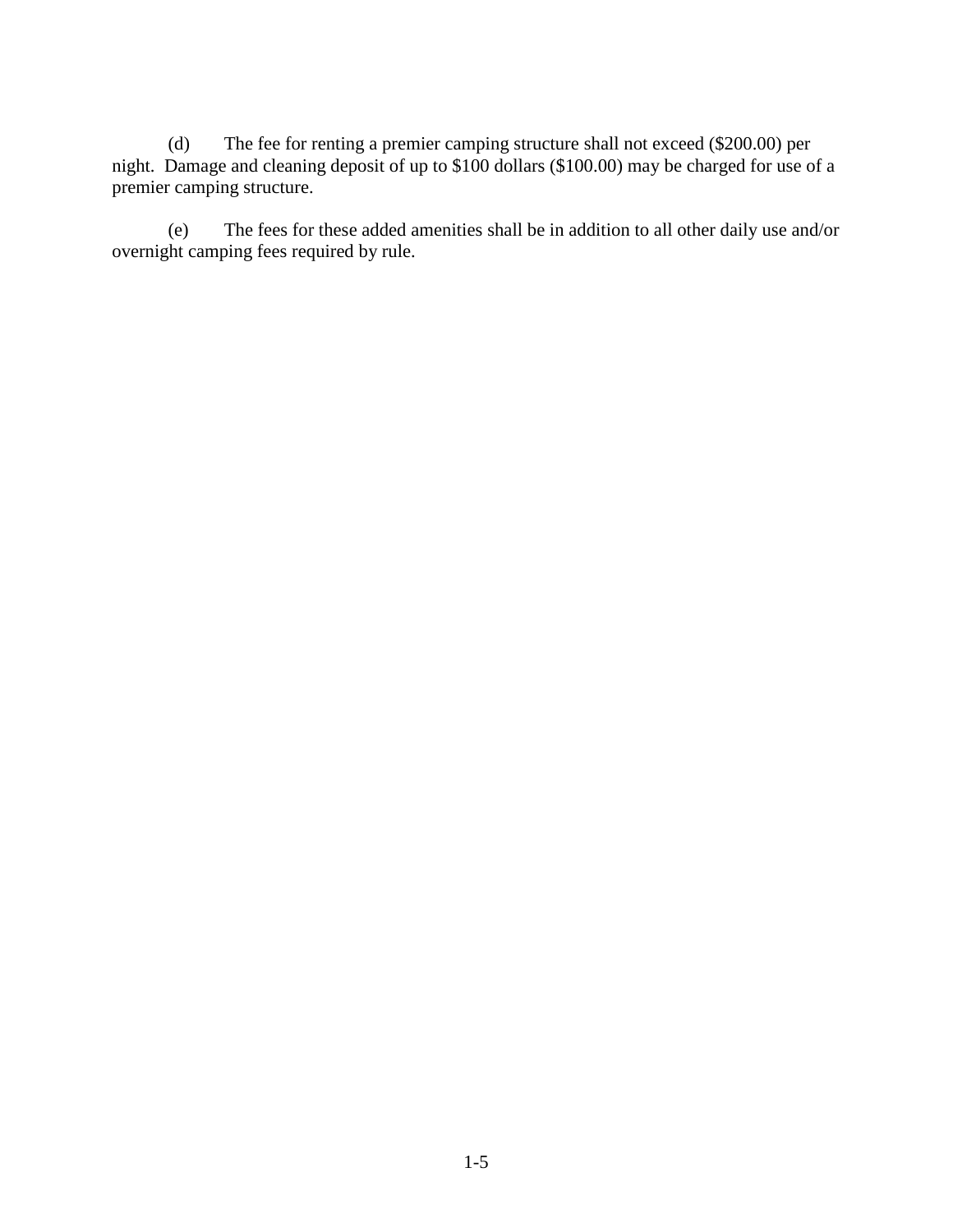#### **Chapter 1**

# **Permits to Use State Parks, Recreation Areas, Archaeological Sites, and Historic Sites**

## **Section 1. Authority.**

(a) This chapter is adopted pursuant to Wyoming Statute 36-4-121.

**Section 2. Definitions.** As used in this chapter:

(a) "Additional vehicle" means another vehicle registered in the same name or address as the vehicle listed on the original permit sold by the Wyoming Department of State Parks and Cultural Resources (Department) or its authorized selling agents.

(b) "Camping permit" means a permit issued by the Department authorizing overnight usage of park lands.

(c) "Camping structure" means a state provided structure specifically used for sleeping (camping cabins, yurts, etc.) within a campsite.

(d) "Campsite" means an area designated as such by the Department within a state park, recreation area, archeological site, or historic site that contains a state provided picnic table and metal fire ring.

(e) "Daily use permit" means a permit issued by the Department authorizing the use of park lands.

(f) "Duplicate permit" means a replacement permit issued by the Department for a lost, mutilated, or destroyed permit.

(g) "Off season" includes the months of January, February, March, April, October, November, and December.

(gh) "Park lands" means all areas administered by the Department, including all state parks, recreation areas, archaeological sites, and historic sites.

(i) "Peak season" includes the months of May, June, July, August, and September.

(hj) "Premier camping structure" means a camping structure designated as such by the Department with the approval of the State Parks and Cultural Resources Commission that offers unique camping experiences, such as treehouses and tipis.

(ik) "Towed vehicle" means any vehicle in tow by another vehicle.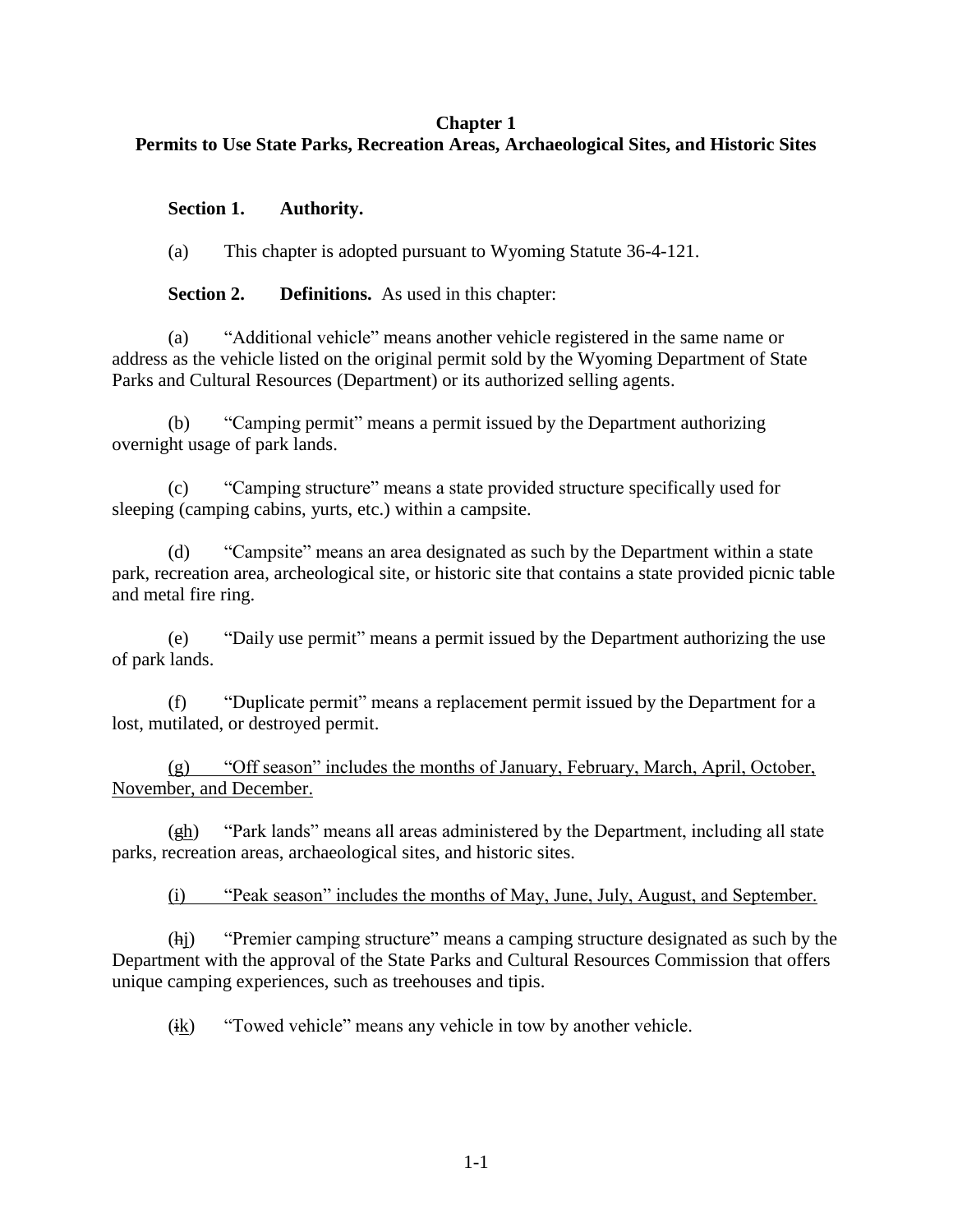#### **Section 3. Daily Use and Overnight Camping Permit Areas.**

- (a) Daily use permits shall be required at the following locations:
	- (i) Boysen State Park
	- (ii) Buffalo Bill State Park
	- (iii) Curt Gowdy State Park
	- (iv) Edness K. Wilkins State Park
	- (v) Fort Bridger State Historic Site
	- (vi) Fort Fetterman State Historic Site
	- (vii) Fort Kearny State Historic Site
	- (viii) Glendo State Park
	- (ixviii) Guernsey State Park
	- (ix) Hawk Springs State Recreation Area
	- (xi) Keyhole State Park
	- (xii) Seminoe State Park
	- (xiii) South Pass City State Historic Site
	- (xiiiv) Trail End State Historic Site
- (b) Overnight camping permits shall be required at the following locations:
	- (i) Boysen State Park
	- (ii) Buffalo Bill State Park
	- (iii) Connor Battlefield State Historic Site
	- (iv) Curt Gowdy State Park
	- (v) Glendo State Park
	- (vi) Guernsey State Park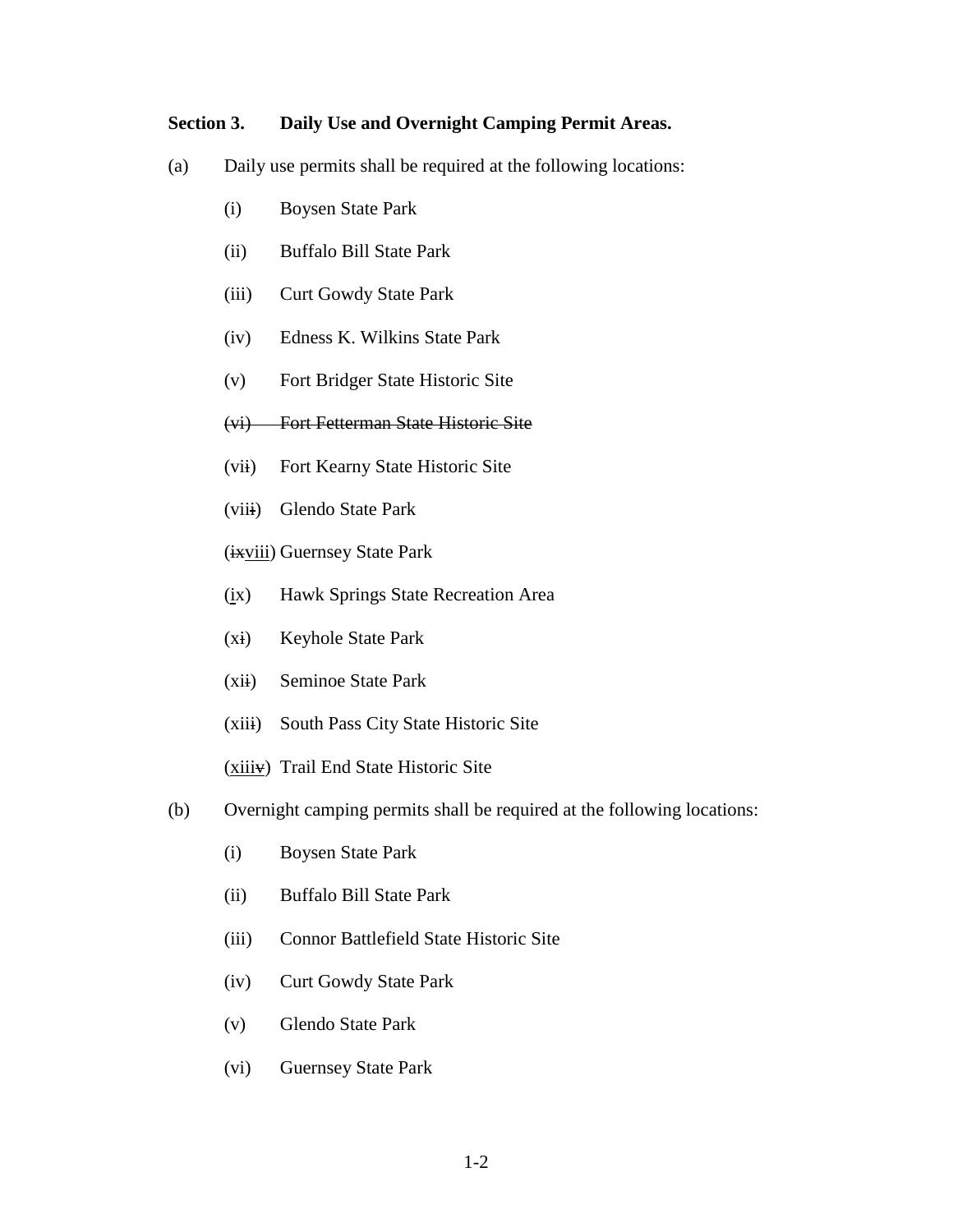|                                                                                                                                                                                      | (viii)  | Keyhole State Park                                                          |                |  |  |
|--------------------------------------------------------------------------------------------------------------------------------------------------------------------------------------|---------|-----------------------------------------------------------------------------|----------------|--|--|
|                                                                                                                                                                                      | (ix)    | Medicine Lodge State Archaeological Site                                    |                |  |  |
|                                                                                                                                                                                      | (x)     | <b>Seminoe State Park</b>                                                   |                |  |  |
|                                                                                                                                                                                      | (xi)    | <b>Sinks Canyon State Park</b>                                              |                |  |  |
| <b>Section 4.</b><br>Fees for Daily Use and Overnight Camping Permits.                                                                                                               |         |                                                                             |                |  |  |
| Permit fees shall be assessed per vehicle at any state park, recreation area, or<br>(a)<br>archaeological site where permits are required. The fees per vehicle shall be as follows: |         |                                                                             |                |  |  |
| season                                                                                                                                                                               | (i)     | Resident daily use shall be \$4.00 during off season and \$6.00 during peak |                |  |  |
| during peak season                                                                                                                                                                   | (ii)    | Resident overnight camping shall be \$6.00 during off season and \$9.00     |                |  |  |
| peak season                                                                                                                                                                          | (iii)   | Non-resident daily use shall be \$6.00 during off season and \$9.00 during  |                |  |  |
| \$16.00 during peak season                                                                                                                                                           | (iv)    | Non-resident overnight camping shall be \$11.00 during off season and       |                |  |  |
|                                                                                                                                                                                      | (v)     | Resident annual daily use                                                   | \$33.00\$40.00 |  |  |
|                                                                                                                                                                                      | (vi)    | Additional vehicle resident annual daily use                                | \$7.00\$12.00  |  |  |
|                                                                                                                                                                                      | (vii)   | Resident annual overnight camping                                           | \$40.00\$50.00 |  |  |
|                                                                                                                                                                                      | (viii)  | Additional vehicle resident annual camping                                  | \$7.00\$15.00  |  |  |
|                                                                                                                                                                                      | (ix)    | Non-resident annual daily use                                               | \$53.00\$70.00 |  |  |
|                                                                                                                                                                                      | (x)     | Additional vehicle non-resident annual daily use                            | \$7.00\$21.00  |  |  |
|                                                                                                                                                                                      | $(x_i)$ | Duplicate annual permits are \$7.0030% of the cost of original permit       |                |  |  |
| (xii)<br>Early Bird discounted rate for annual daily use permits (purchased<br>between January 1 and February 15)                                                                    |         |                                                                             |                |  |  |
|                                                                                                                                                                                      |         | Resident annual daily use<br>(A)                                            | \$27.00\$34.00 |  |  |
|                                                                                                                                                                                      |         |                                                                             |                |  |  |

(vii) Hawk Springs State Recreation Area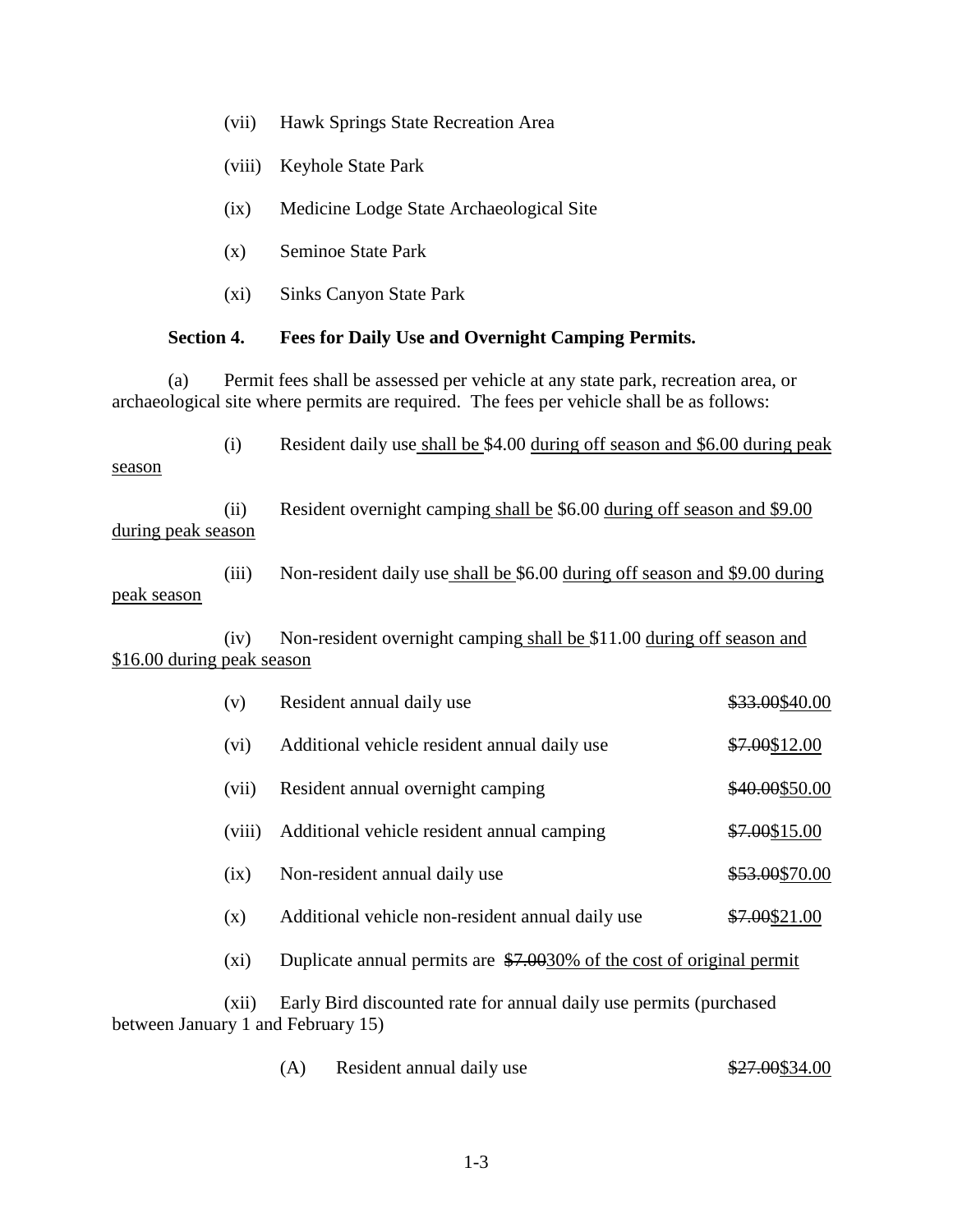(B) Non-Resident annual daily use \$46.00\$63.00

(b) Permit fees shall be assessed per person entering any state park, recreation area, or archaeological site by bicycle, horseback, or on foot where permits are required. The fees per person shall be the same fees as are charged for a vehicle at the respective location.

 $(i)$  Resident daily use  $$4.00$ 

(ii) Non-resident daily use \$6.00

(c) Any vehicle in tow by another vehicle owned by the same person shall be considered a single vehicle for purposes of this section these rules and only a single daily use permit and a single overnight camping permit shall be required.

(d) Permit fees shall be assessed per person adult entering any historic site where permits are required of the historic sites listed in section  $3(a)$  of these rules. The fees per permit adult shall be as follows:

(i) Resident daily use shall be \$2.00 during off season and \$3.00 during peak season

(ii) Non-resident daily use shall be \$4.00 during off season and \$5.00 during peak season

(e) Permit fees for bus tour groups shall be:

(i)  $$5.00$  per adult entering any of the locations listed in section 3(a) of these

(ii) \$10.00 per night per tent for overnight camping at any of the locations listed in section 3(b) of these rules

(ef) Additional fees shall be assessed for the following:

(i) Daily use lodge permit shall not exceed

\$150.00\$300.00

rules

(ii) Daily use group picnic shelter and adjacent grounds shall not exceed \$66.00\$150.00

 $(iii)$  Daily use guided bus tours (per adult)  $$3.00$ 

#### **Section 5. Amenities.**

(a) The additional fee for overnight camping in a campsite which contains electrical connections shall be fiveten dollars (\$510.00) per night.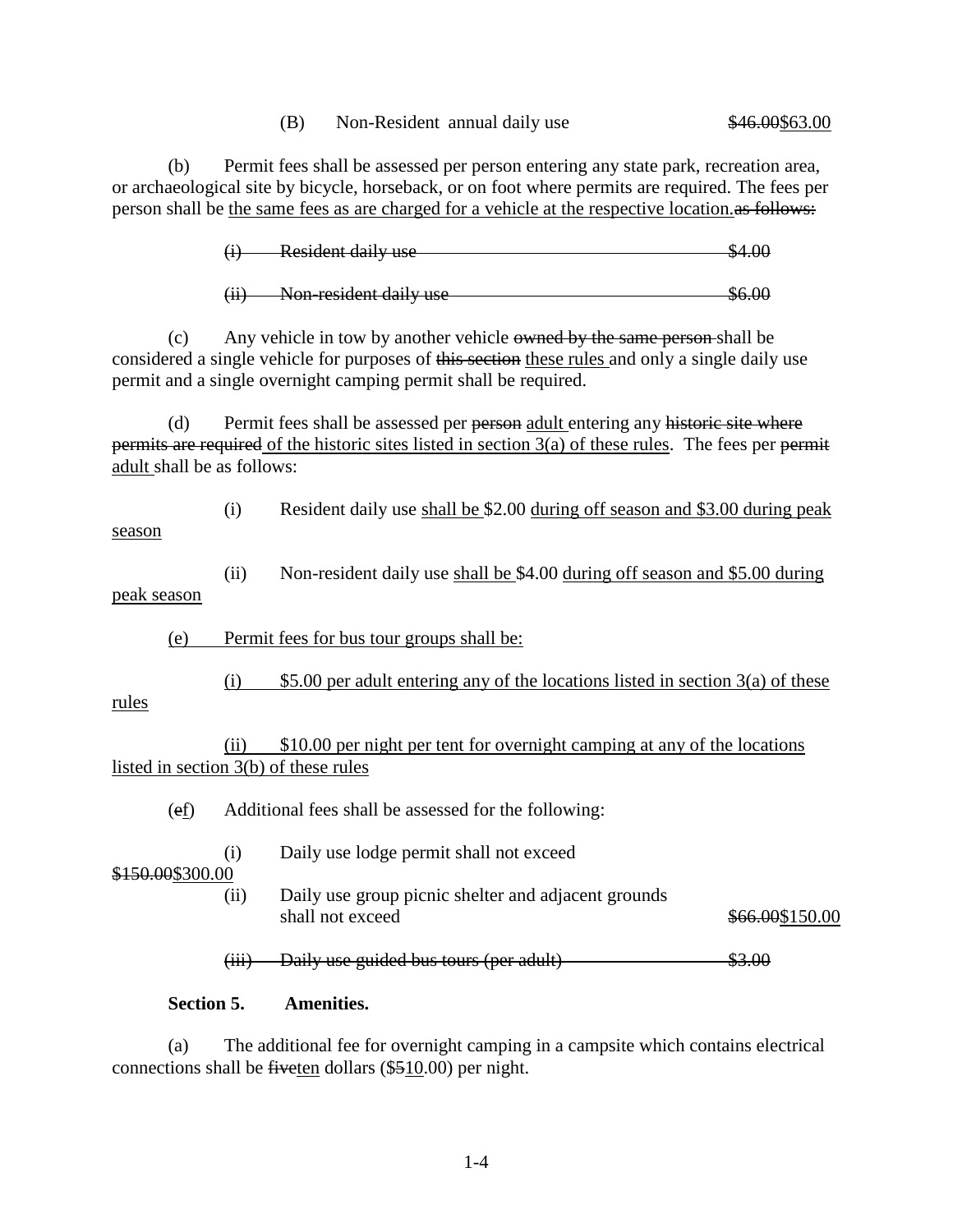(i) Electrical connections are available only to persons who hold valid daily use and overnight camping permits. Extension cords may not run from one campsite to another.

(b) The fee to use a shower shall be one dollar (\$1.00) per three (3) minutes of water service.

(c) The fee for renting a camping structure shall not exceed sixty dollars (\$60.00) per night. Damage and cleaning deposit of fifty dollars (\$50.00) may be charged for use of a camping structure.

(d) The fee for renting a premier camping structure shall not exceed (\$200.00) per night. Damage and cleaning deposit of up to \$100 dollars (\$100.00) may be charged for use of a premier camping structure.

(e) The fees for these added amenities shall be in addition to all other daily use and/or overnight camping fees required by rule.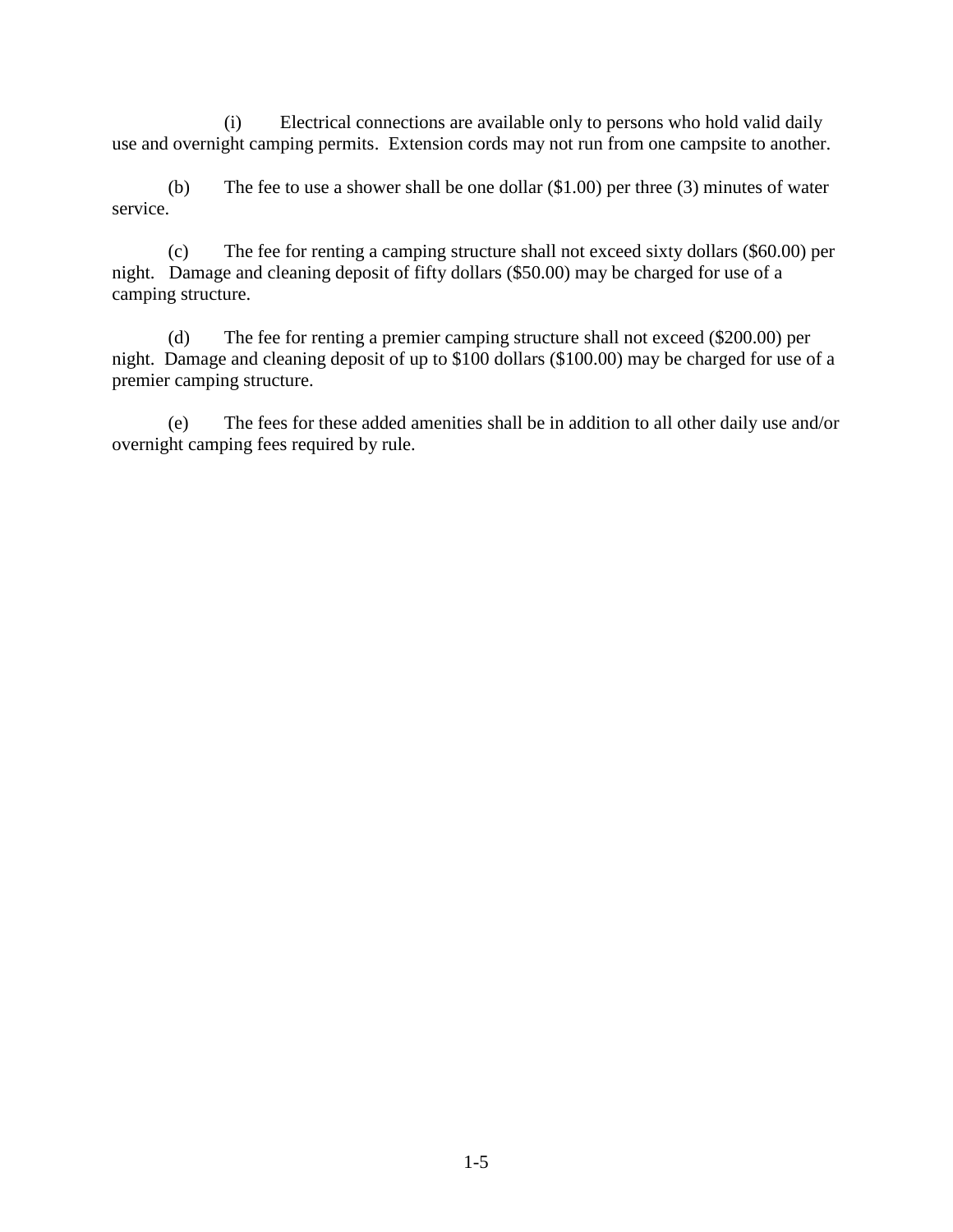During the public comment period, a total of twenty comments were submitted to the Department of State Parks and Cultural Resources (Department) via email to [state.parks.parks@wyo.gov.](mailto:state.parks.parks@wyo.gov) These comments included:

- No requests for a formal public hearing.
- Fifteen of the comments voiced opposition to the proposed fee increases.
- Four of the comments were supportive of fee increases.
- One of the comments was neutral. It did not support or oppose, but included suggestions on changes to the reservation system.

During the public comment period, the Department held six informational meetings across the state. These meetings were open to the public. The Department advertised these meetings in print and social media. Public attendance to these meetings was minimal to none.

The Wyo Parks Facebook page was used throughout the public comment period for public outreach. Posts included information on proposed fee changes and public comment submission.

# **The Department has analyzed all public comments submitted and has determined that it is appropriate to proceed with adopting the proposed changes.**

All twenty public comments, along with Department responses (via email), are shown below.

### **1. Comment**:

Christie Christensen, I cannot attend the meeting in Sheridan. However, I wanted to comment on the increase of fees for State Parks and Cultural Resources. DO IT! Our fees are far to low. I just read the article on the study completed by the American Association of Museums, relative to states with historic resources, museums, etc. We are #2 behind DC, Alaska and Hawaii. They tied for #1. When people come to Wyoming they receive the real deal and can learn a great deal about the culture that make us who we are and why history and preservation are important to us. PLEASE INCREASE THE FEES. We need to . . . our resources need the capital for their preservation, staffing and upkeep. They are a great value. Val Burgess

### **Department Reply:**

Ms. Burgess (Val),

It is great to hear from you. We appreciate your support and thank you for taking the time to share your input on the proposed fee changes. All revenue collected through visitor fees goes right back to Wyo Parks sites to fund new projects, site enhancements, operation/maintenance costs, and resource protection. This includes interpretation and preservation efforts at our historic sites.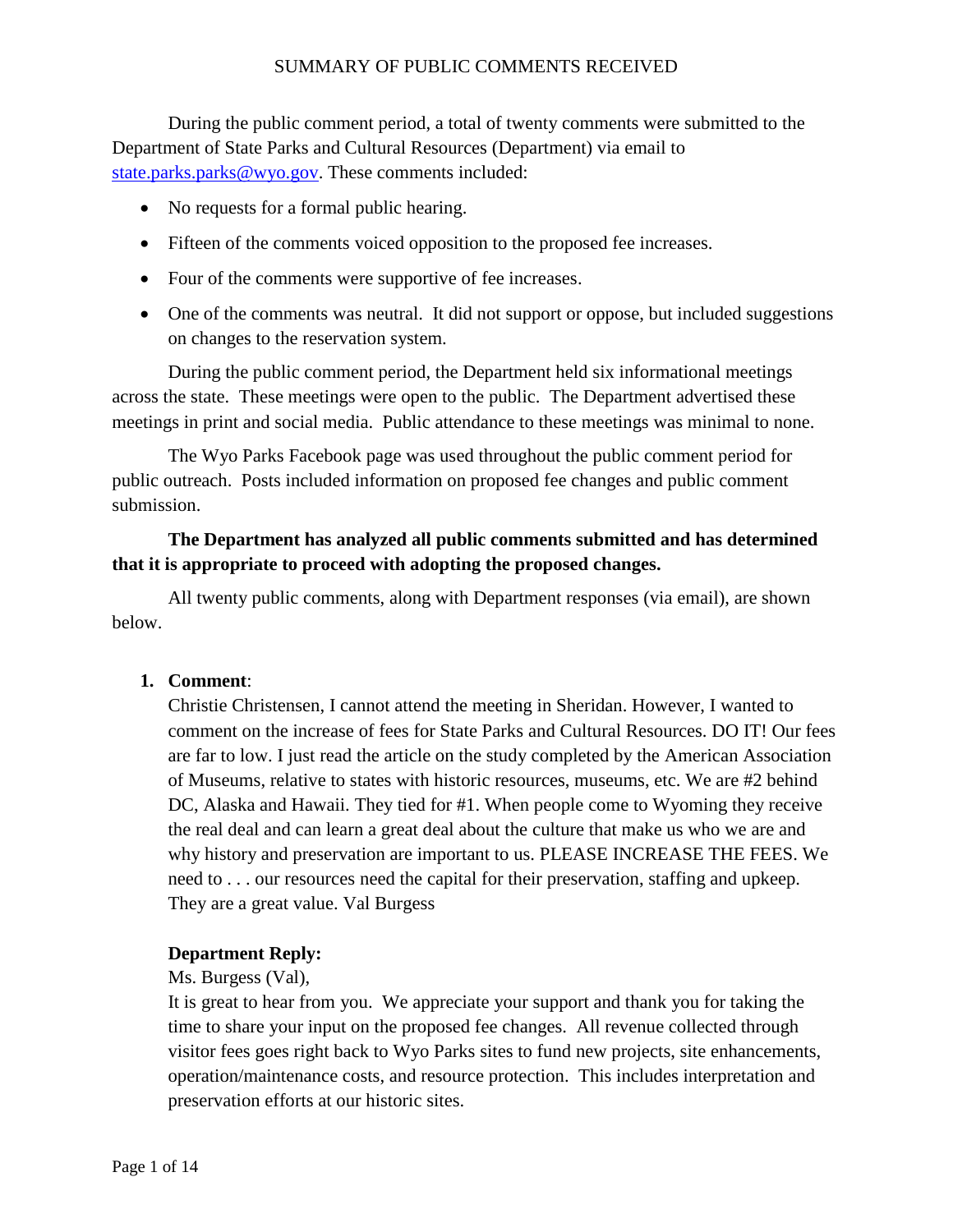We hope you will return soon and often to visit our beautiful parks and important historic sites. Sincerely, Domenic Bravo

## **2. Comment**:

I dint think the proposed park fees are out of line but I would like to make a suggestion on reservations. Allow WY residents to reserve one month prior to opening those sites to out of state residents. Thank you. Brenda Armstrong

## **Department Reply**:

Ms. Armstrong,

Thank you for taking the time to share your input on the proposed changes to Wyo Parks fees. As to your comments about our reservation system, we continue to look for ways to enhance the system for our visitors and would be glad to take any suggestions under consideration. Thank you again for your input.

## **3. Comment**:

If the raise goes into effect, we and our friends and family will no longer use parks. We will be forced to only use blm land. We also forsee others doing the same therefore increasing trash and wear and tear on public lands. We vote no increase so people can enjoy the only damn water around. Thanks for your time, even though we fill it will not matter.

### **Department Reply**:

Thank you for taking the time to share your input on the proposed changes to Wyo Parks fees. Under the proposed changes, the purchase of an annual resident daily and camping permit will increase by 23% or \$7 and \$10 respectively. In addition, just day use and camping (non-annual permits) only changes for Peak Season. We will also continue to offer the 'Early Bird' special (January 1 - February 15) when daily use permits are discounted 15%.

While we understand that increased fees may create a challenge for some visitors, Wyo Parks struggles with rising operational costs and decreasing budgets in recent years. We have not increases fees since 2008 and we even with this fee increase we are still lower than many of the surrounding states. By increasing visitor fees, Wyo Parks will gain increased financial support from the people that utilize the park system. Sincerely,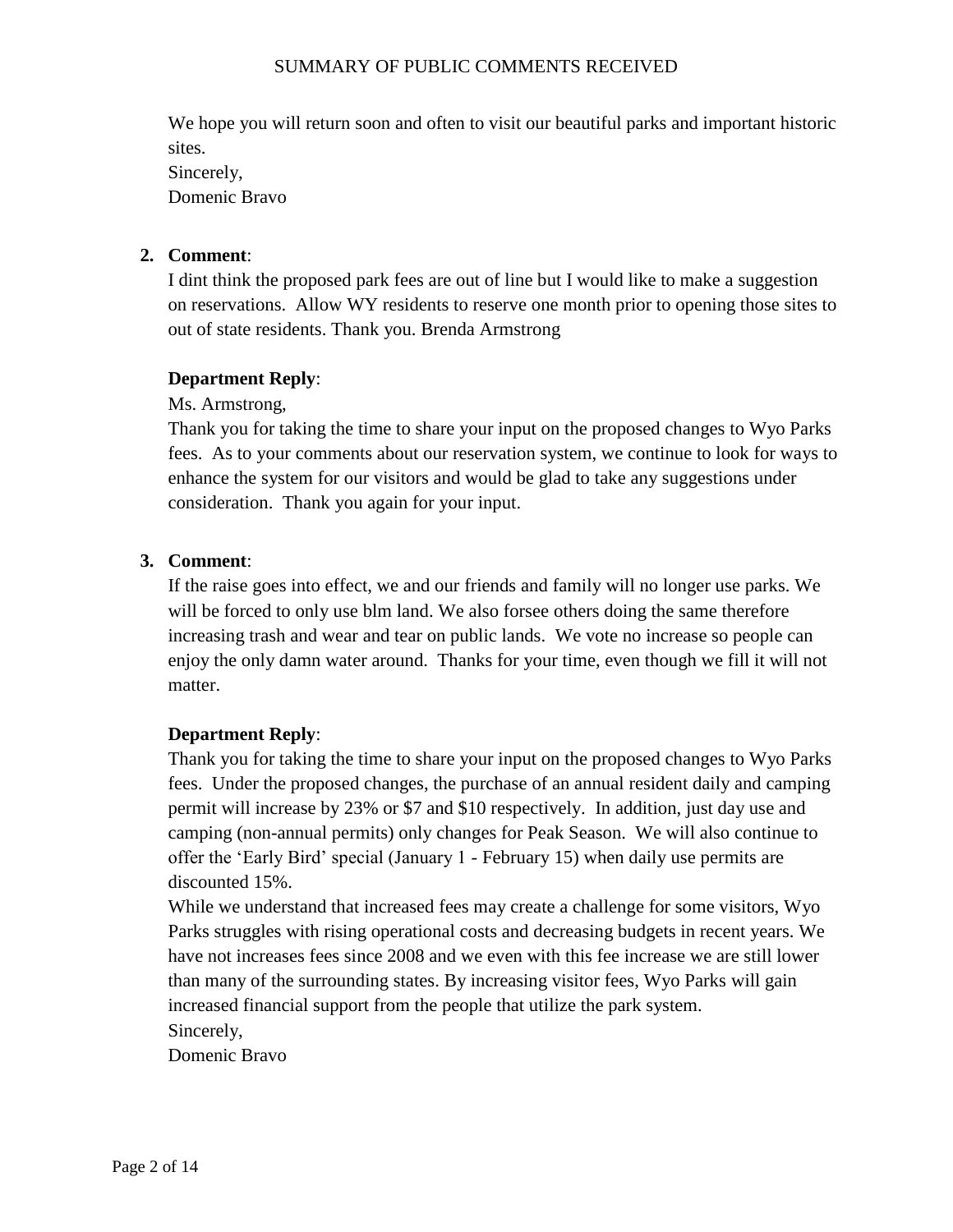As a life-long resident in Fremont County I am very offended by the increase. It is getting to the point that we cannot camp anywhere any more without being harassed and having so many rules pushed on us that we cannot enjoy ourselves. The fee at this time is plenty and already making it so that residents cannot afford to go camp as a family. I am a family of 5, and if we have an additional child with us we have to take another vehicle which in return cost for an additional day use and an additional overnight. I have not had one trip to our lakes that we didn't have a Park Ranger at our site asking to see out permits and reminding the children that they cannot build sand castles as they cannot dig on the beach. What fun is that to a child that they cannot enjoy the fun of building a sand castle. The lake will be the next morning have reclaimed the beach area and made it look like nothing had ever been built there. The camp sites that were there as I was growing up are no longer usable due to being blocked off by fencing, rocks, or other means of them not being able to be used. Since the fees were imposed the lakes have become basically unusable. The fishing has decreased, as people are not catching fish, the swimming has decreased due to algae contaminating the water, and the bodies of water that are not on the state parks have all of a sudden either gotten swimmers itch outbreaks, or have had the same reclamation things happen to them making them inaccessible and the numbers of fish decreased. As a local I feel that we should be able to go out and camp on the lakes without having to call and make a reservation for a spot. That it shouldn't cost us an additional \$40 or so to stay in our camper or our tent. If we are going to be paying that amount for this we should have amenities available, and not be harassed!!! Danielle Olheiser

# **Department Reply**:

Ms. Olheiser,

Thank you for sharing your input on the proposed fee changes. You touched on a number of different topics in your email. Since the purpose of this public comment period is to gather public input on proposed fee changes, I want to address that issue in this email. And I would be happy to discuss all of your other concerns if you would please call my office at 307-777-6324.

Rising costs and decreasing budgets in recent years have created challenges for Wyo Parks. Visitor fees are vital to maintaining and improving our facilities. By increasing visitor fees, Wyo Parks will gain increased financial support from the people that utilize the park system. We hope you will continue to visit and enjoy Wyoming state parks and historic sites.

Sincerely,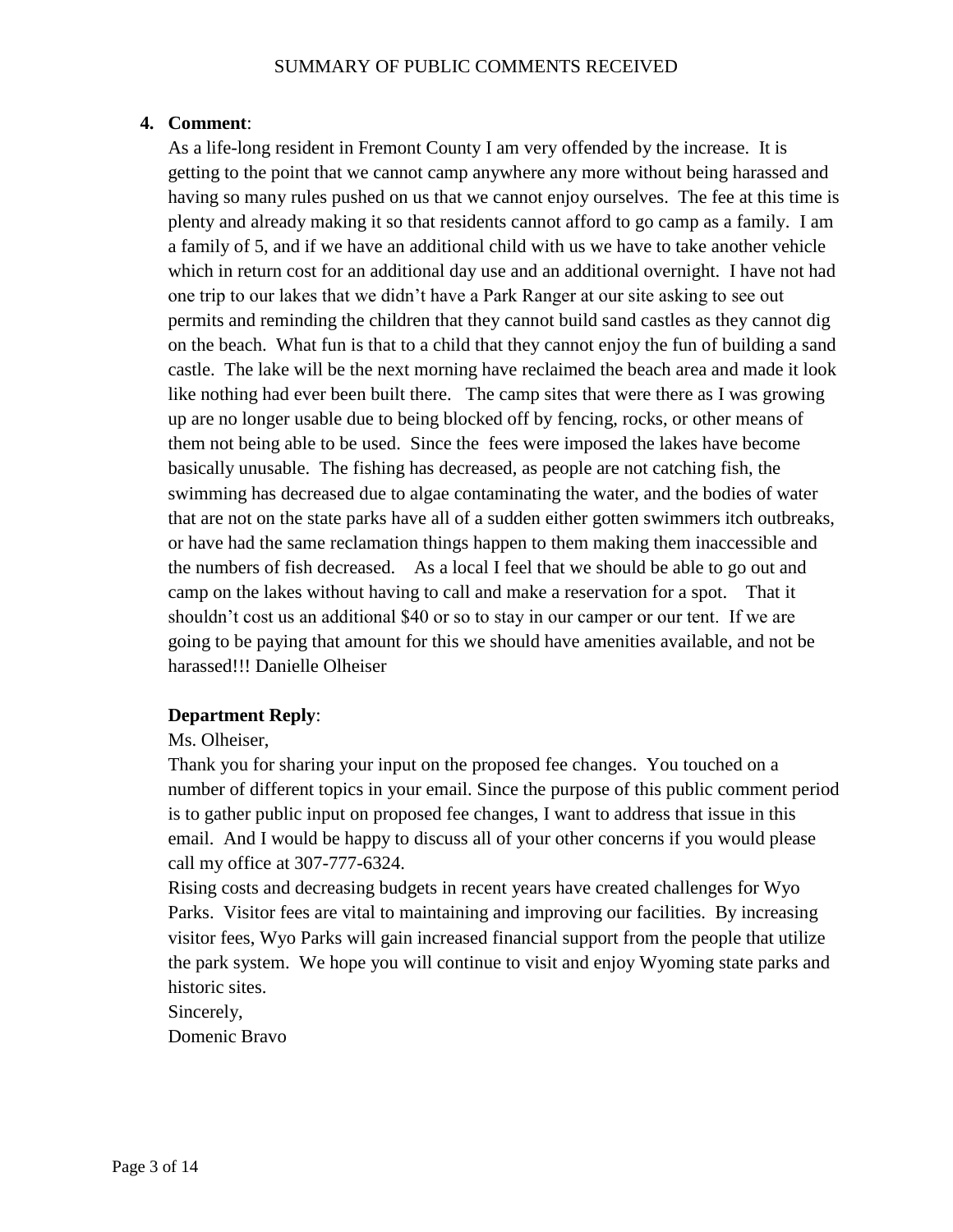Sirs, I would like to state my opinion on the proposed rate increases of State Parks: First of all, I would like to commend the State Parks for the added campsites, picnic tables and restrooms that have been installed in the past several years. They make a visit or camping trip a nice experience. However, many of us that love to visit the State Parks either are not physically able nor can afford the fees to visit a National Park, like Yellowstone. We are a good example of that group. Both the wife and I are on a fixed income, which doesn't increase at the rates of your proposed State Park rates. We last visited Yellowstone to the tune of \$50 dollars a car and we will most likely never see that Park again. We currently purchase the annual State Park day use as well as the Annual Camping pass. This is no small investment for an elderly couple on a fixed income. If you continue to raise the State Park rates, we will no longer be able to afford to visit NOR SUPPORT the State Park fees. I would urge you NOT to raise the State Park fees as it's something we can barely afford to do now that the National Park is no longer affordable. Thank you for your service and consideration. Ron and Marcia Collins Riverton, WY. 82501

## **Department Reply**:

Thank you for sharing your input on the proposed changes to Wyo Parks fees. Under the proposed changes, the purchase of an annual resident daily and camping permit will increase by 23%. We will also continue to offer the 'Early Bird' special (January 1 - February 15) when daily use permits are discounted 15%. While we understand that increased fees may create a challenge for some visitors, Wyo Parks struggles with rising operational costs and decreased budgets in recent years. By increasing visitor fees, Wyo Parks will gain increased financial support from the people that utilize the park system. We hope you will return soon and often to enjoy Wyoming state parks and historic sites. Sincerely,

Domenic Bravo

### **6. Comment**:

Having grown up in an area adjacent to a state park and having a business adjacent to the park, my family has seen the visitation go down drastically at the Fort Bridger State Historic Site over the years. In addition, the State Park used to be a place in which local families spent an afternoon on picnics, having family reunions, holding weddings and much more. This local usage went out the window when the state park started charging. And to add to the decrease, people from the Salt Lake Valley used to come up and spend a night or two several times during the summer and visit the park and enjoy its facilities. Now, that is all gone also. We will have people come into our business during the summer. When we ask if we can help them, they tell us they have family inside the fort, but they, themselves, were there last year or a couple of years ago so they didn't go in.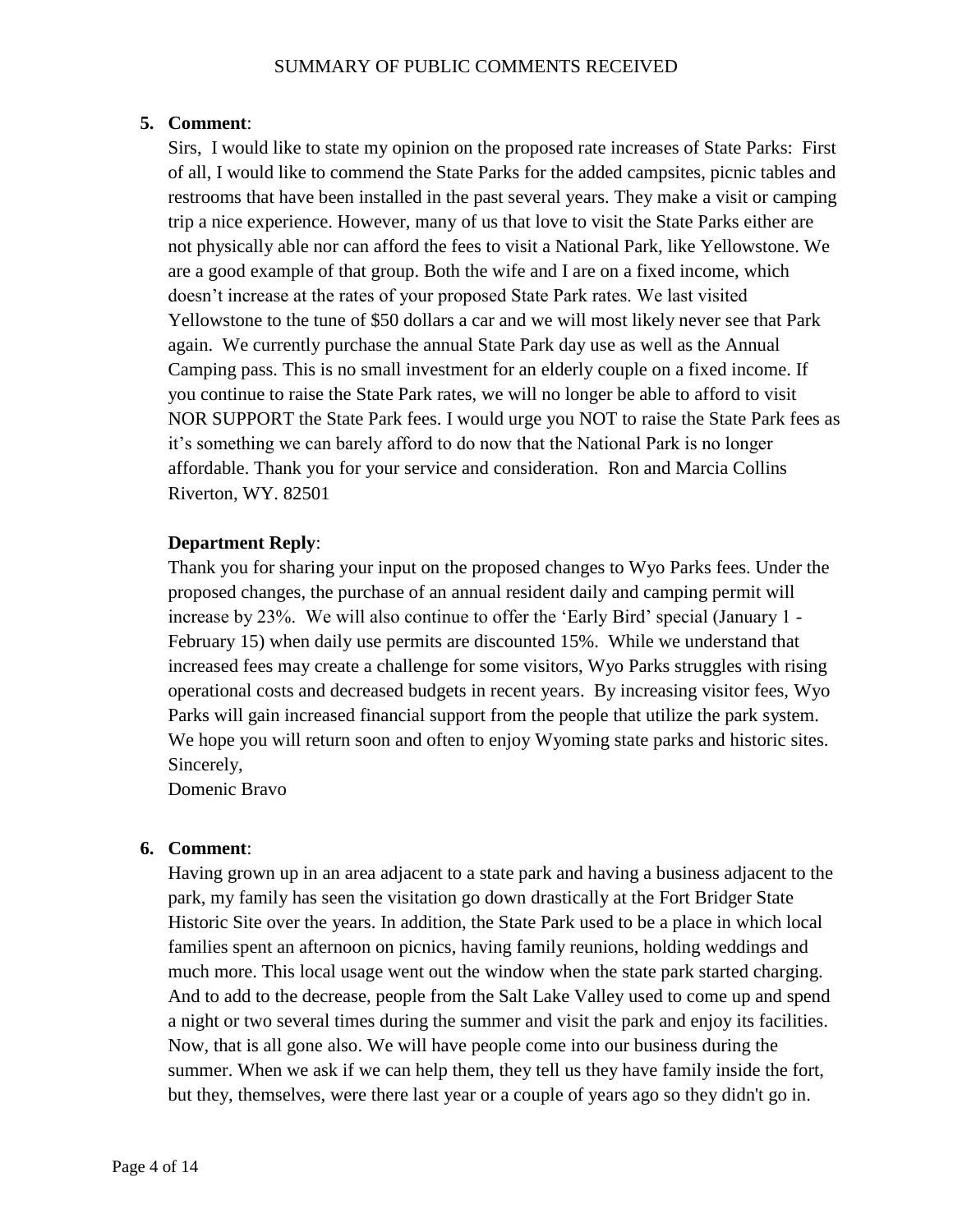The reason, the fee. The raising of the fee, particularly at Fort Bridger, will be detrimental to the site, in my opinion. In addition the charges at the Rendezvous has drastically cut the visitors from the local area. Many of the locals used to go to the Rendezvous each day or most of the days. Now, the majority of the locals no longer go to the Rendezvous. Virginia Giorgis Editor Bridger Valley Pioneer

### **Department Reply**:

Thank you for taking the time to share your input on the proposed fee changes. New legislation in 2017 required Wyo Parks to set its fees in rules and allowed for fee increases within maximum amounts set by law. In 2017, Wyo Parks established rules to set fees but did not raise fees. During the subsequent months, Wyo Parks conducted research to determine whether fee increases were appropriate. Visitor input was collected through surveys, which indicated strong support for moderate fee increases. At Fort Bridger, 79 visitors were surveyed and 87% of them were in support of a fee increase. Of the respondents that favored an increase, the average amount of increase supported was \$3.35.

Wyo Parks also looked to similar park systems in the region to compare pricing and found that Wyoming fees are among the lowest priced in the region. Operational costs were examined. Based on all of the information gathered, Wyo Parks determined that 2019 fee increases were appropriate.

Fort Bridger State Historic Site, like many of our other parks and sites, is closely tied to the local community. It draws in visitors from out of state who in turn have an economic impact that supports jobs and revenue for local businesses. Our hope is that an increase of \$1 per visitor will help boost our revenue without being a deterrent to future visitation. The Fort Bridger Rendezvous Association has a contract with Wyo Parks to hold their annual Mountain Man Rendezvous. This annual event is the second largest outdoor public event in Wyoming and brings many tourists to the area. For 2018, the admission fee for persons 12 and older will be \$5. Revenue from admissions, crafts and bake sales, ice, vendors, etc. bring in an estimated \$61,840, which covers costs of hosting event as well as benefiting the Association for future events at the site (\$61,840), Fort Bridger State Historic Site (\$14,000), and several local non-profits.

We hope you will continue to visit and enjoy Wyoming's state parks and historic sites. Sincerely,

Domenic Bravo

# **7. Comment**:

Having lived in WY for the past 40 years, I feel the residents of WY deserve a break and should be able to use our state parks free of charge. We pay our taxes which I feel should cover our use of our state lands and not be assessed additional fees when we choose to utilize them. If the state needs to generate more revenue, look to the non-residents to get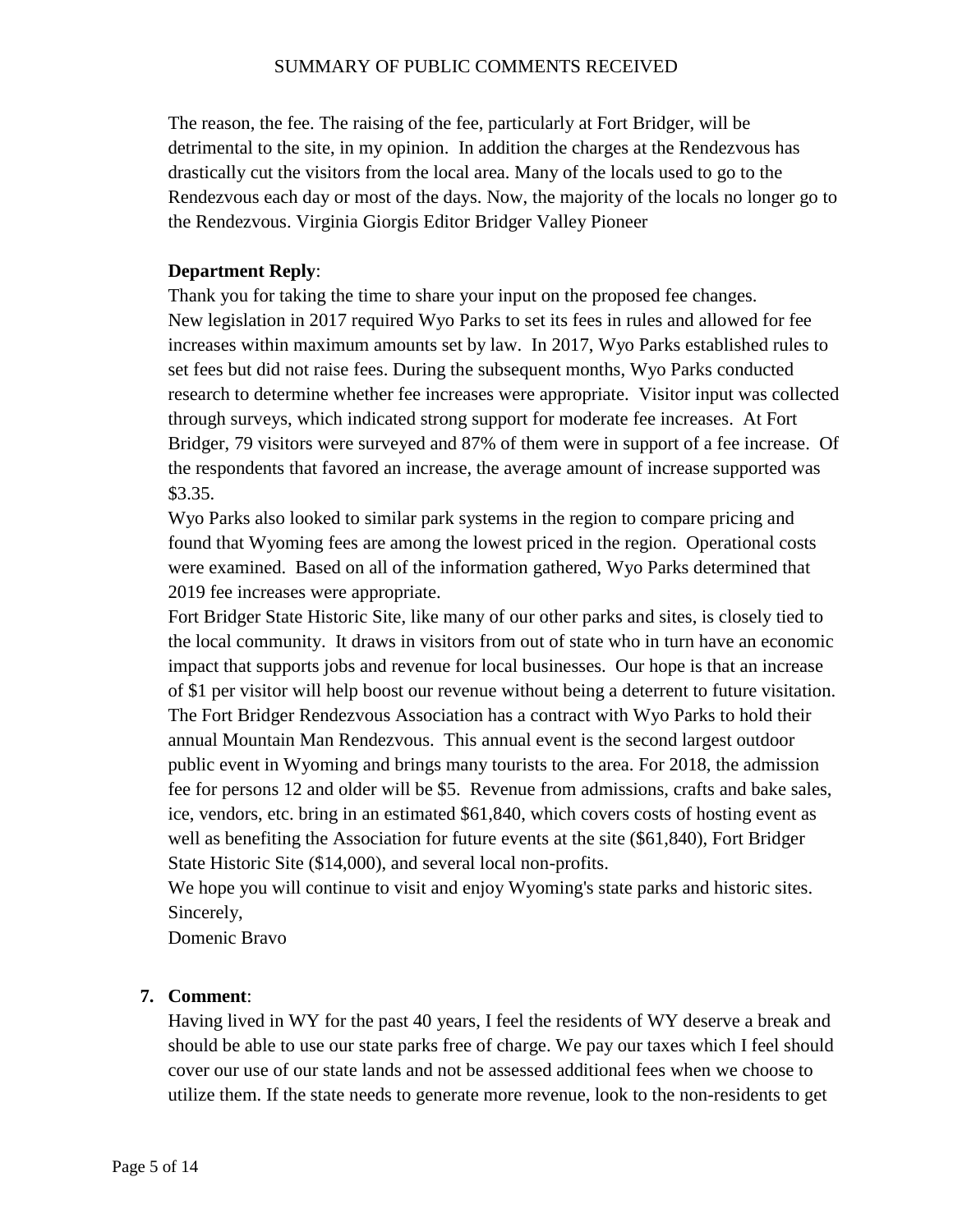it from. They come and use our lands without having to pay taxes on an ongoing basis, and get to benefit from what the WY tax payers provide. I feel assessing fees to residents of WY is "double dipping" and Im tired of being taken advantage of. As for raising fees for WY residents, I am definitely against this.

## **Department Reply**:

Thank you for taking the time to share your input on the proposed changes to Wyo Parks fees. While our department does receive some funding though general fund tax dollars, that money does not fully fund Wyo Parks operations. Revenue from visitor fees continues to be a vital source of funding. 100% of the revenue from visitor fees goes right back into our parks and sites to pay for maintenance, improvements, resource protection and other operational expenses at our facilities.

Charging higher fees to non-residents is a suggestion we hear frequently from visitors. Because Wyo Parks receives some federal funding through the Land and Water Conservation Fund there are restrictions that we have to follow. We cannot charge nonresidents higher than 50% more than what we charge residents. Under the proposed new fees, fees for non-residents would be 40-50% higher than resident fees. We will also continue to offer annual camping permits to residents only. Another consideration is the economic impact that out of state residents have on our state. Tourists dollars coming into Wyoming businesses help create jobs and revenue for Wyoming residents. We hope you will return to visit our parks and site soon and often. Sincerely,

Domenic Bravo

# **8. Comment**:

I agree with the fee increase in order to keep our parks safe and clean for all to enjoy. Thanks!

# **Department Reply**:

Thank you for taking the time to share your input on the proposed fee increase for Wyo Parks. This will be the first major increase to our fees since 2009! The additional revenue will be a boost to our budgets, which have been cut in recent years. 100% of revenue from visitor fees goes right back into the parks and sites to fund maintenance, improvement, resource protection, and other operational costs.

We hope you will continue to visit and enjoy Wyoming's state parks and historic sites. Sincerely,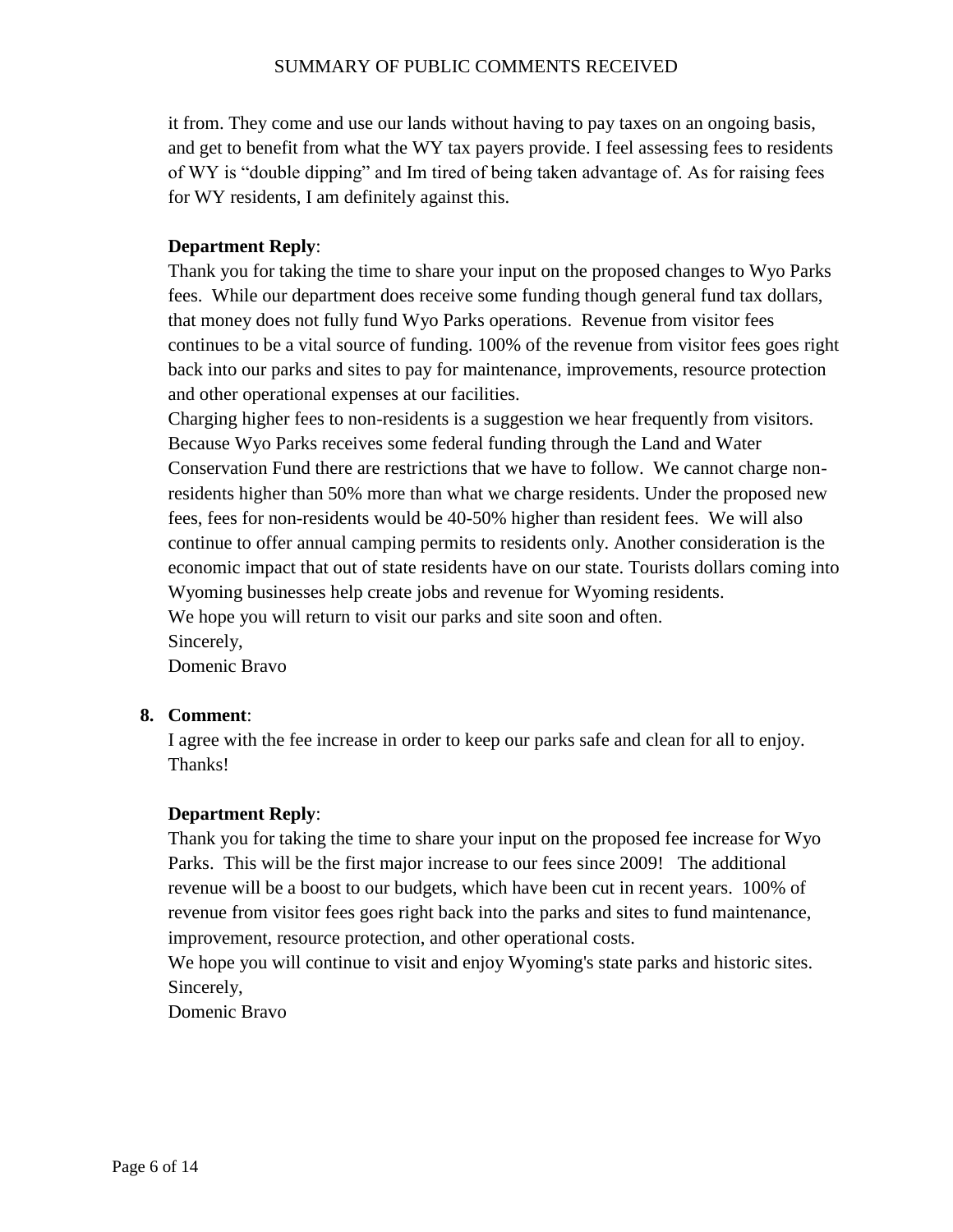Hello, Just wanted to share my thoughts on the proposed fee increases for 2019. A 30% increase next year would not be too bad, as that would probably put fees where they need to be. With such a large increase, I would hate to see an increase the next year or habitual increases each year. I would also love to see you continue to offer the discounted passes to residents during the month of January. As a single person, the pass would lose its value if fees would be increased to much more than \$40-\$50. Maybe there is room to have family passes and passes for single people that would be available at different price points. I utilize the parks for camping and hiking with my dog mostly. There might also be room to charge extra fees based on the activities you do at the parks such as boating or snowmobiling. I am more than happy to pay my part to support Wyoming state parks, but unfortunately there is a limit on what I can justify paying. Thanks, Jason Harper

## **Department Reply**:

Thank you for taking the time to share your input on the proposed fee increase. Your concerns about additional increases in the years ahead are understandable. This will be the first major increase to our fees since 2009! We do not anticipate raising fees again anytime soon. These new fees will be an important boost to our budgets, which have been cut in recent years. All revenue from visitor fees goes right back into the parks and sites to fund maintenance, improvement, resource protection, and other operational costs. We hope you will continue to visit and enjoy Wyoming's state parks and historic sites. Sincerely,

Domenic Bravo

### **10. Comment**:

I am against fee increases for state parks. If the legislature can spend 400 million on the Capitol reconstruction, they can fund the state parks so fee increases are not necessary

### **Department Reply**:

Thank you for taking the time to share your input on the fee increase for Wyoparks. While our department does receive some funding though general fund tax dollars, that money does not fully fund Wyo Parks operations. Revenue from visitor fees continues to be a vital source of funding. 100% of the revenue from visitor fees goes right back into our parks and sites to pay for maintenance, improvements, resource protection and other operational expenses at our facilities. We hope you will continue to visit and enjoy Wyoming's state parks and historic sites.

Sincerely,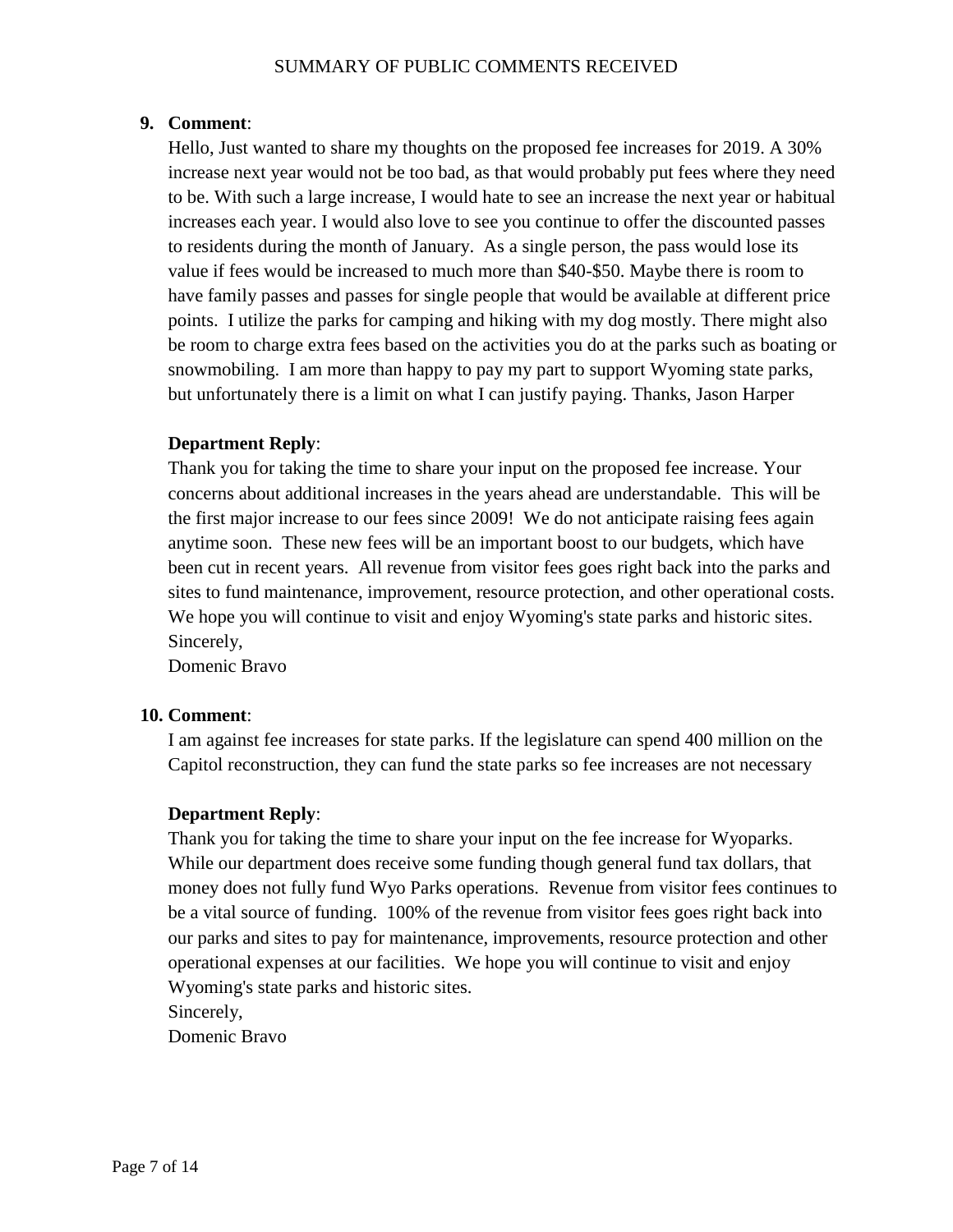I live about 40 miles from keyhole state park. We pay 4.00 each time we go to the lake. We can never find any camping spots because they have a lot of the lake blocked off, and they won't fix the roads. I do not agree with the price increases for the fact that the money has not been used to make the lake any better. Open up more camping spots and fix the roads then maybe I can justify the increase but until things are fixed I will not support it. My family will start going to South Dakota to fish and camp if you increase fees without opening up more camping sites and fix roads.

## **Department Reply**:

Thank you for taking the time to share your input on the proposed fee changes. 100% of the revenue from visitor fees goes right back into our parks and sites to pay for maintenance, improvements, resource protection and other operational expenses at our facilities. New campsites, road maintenance and weed control are also funded through visitor fees, and could be improved with additional funding.

I will look at the issues you brought up like road improvements and more camping spots. I know we have worked on many of the roads in the park this year, but there is always room for improvement.

Keyhole is definitely one of the most beautiful places for camping in the state and we hope you will return to visit it and other Wyo Parks facilities soon and often. Sincerely,

Domenic Bravo

## **12. Comment**:

I wouldn't have a problem if the money went towards road maintenance, making more camping sites. Creating more sandy beaches that used to be there at keyhole which is now tree and weed infested. If not I'll go out of state where they do that.

# **Department Reply**:

Thank you for taking the time to provide input on proposed fee increase for Wyoparks. 100% of the revenue from visitor fees goes right back into our parks and sites to pay for maintenance, improvements, resource protection and other operational expenses at our facilities.

I will look into the issues you describe like road maintenance, although I know we have been working on some roads in the park this year. Road maintenance and weed control are also funded through visitor fees, and could be improved with additional funding. Keyhole is definitely one of the most beautiful places for camping in the state and we hope you will return to visit it and other Wyo Parks facilities soon and often. Sincerely,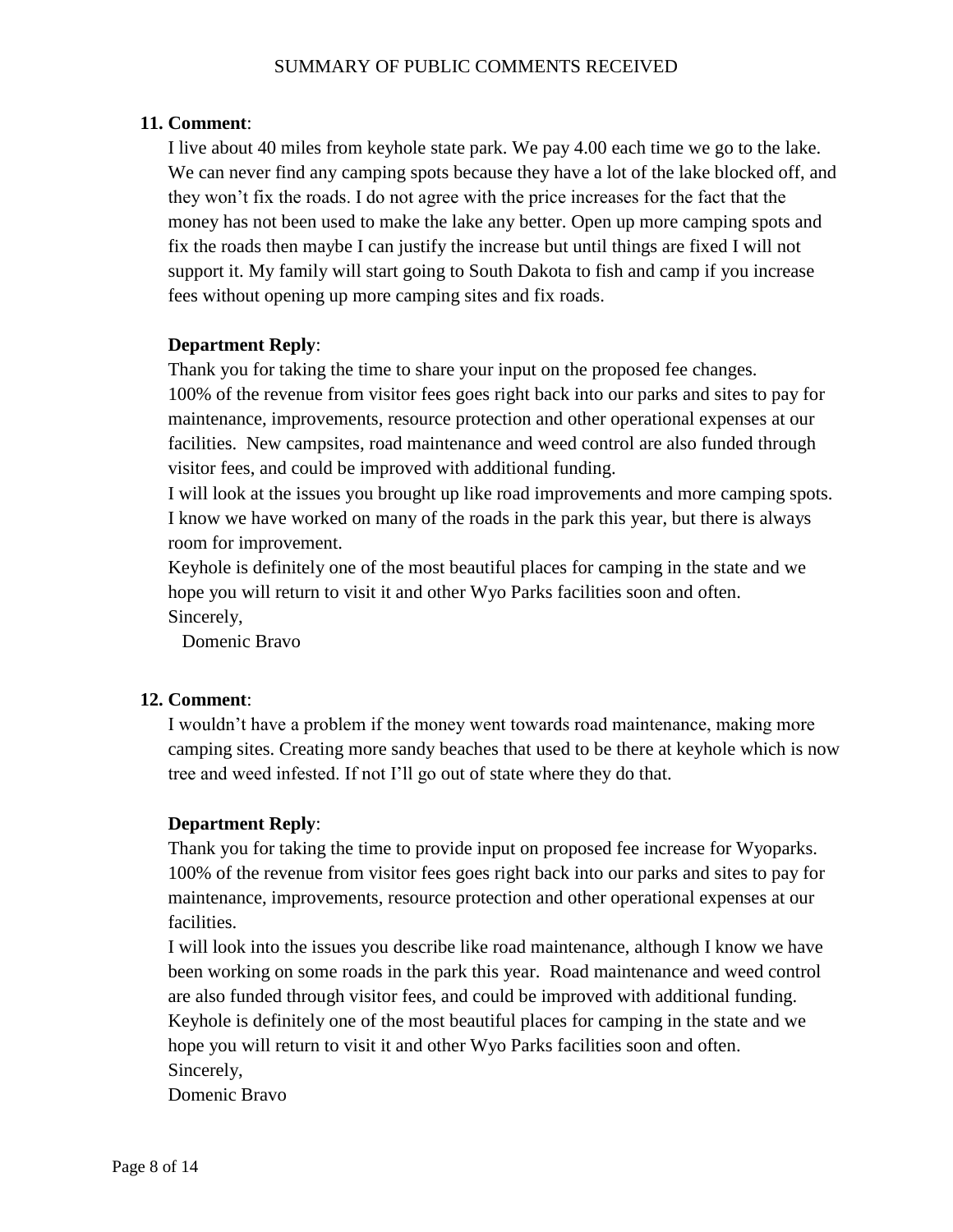## Good Morning, Christie!

We have purchased both the annual day use and the annual camping permits. This comes to a total of about \$70.00 from ONE RETIRED COUPLE! We have used the Boysen State Park exactly twice so far this year. I think that's a substantial expense for no more than we use the Park Facility. However, if these costs go up, we will no longer support the State Parks in any shape or form. We shall attend one of these meetings and express our displeasure of raising the fees. But, we both know that's a total waste of time for us and merely throwing a crumb to the public like you really care about our opinion on raising fees. We both know that the State spending is out of line with the service that you provide. Seriously, does \$70.00 a year for a picnic table in the sand among the mosquitos sound like a good investment to you? Me neither! Like any other Government branch, there is never enough money for you people! So, if you want to lose customers, go ahead and raise the fees. We will be two of those that will never return! You mention the last fee increase for the Parks was in 2009. My last raise of income was in 2008, so you find no sympathetic ear with me! Thank You, Ron Collins Riverton, WY.

### **Department Reply**:

Thank you for sharing your input on the proposed changes to Wyo Parks fees.

Under the proposed changes, the purchase of an annual resident daily and camping permit will increase by 23%. We will also continue to offer the 'Early Bird' special (January 1 - February 15) when daily use permits are discounted 15%.

While we understand that increased fees may create a challenge for some visitors, Wyo Parks struggles with rising operational costs and decreased budgets in recent years. By increasing visitor fees, Wyo Parks will gain increased financial support from the people that utilize the park system.

We hope you will return soon and often to enjoy Wyoming state parks and historic sites. Sincerely,

Domenic Bravo

# **14. Comment**:

Hello I saw the posting requesting public comment about user fees for the State Parks and thought I would drop my \$.02 in. I am a non resident and come up to use Glendo and Guernsey. We came up as a group just this last weekend. One of my normal group declined to come with us as they thought the fees are already too high. I will tell you with confidence if you further increase fees on non residents you will lose me as well as three other families that came this weekend. We visit state parks in Wyoming Utah Colorado and Nebraska. We pay more (and feel like we get less) in Wyoming than anywhere else. For me out of state, I paid a \$30 ans/ais fee for my boat (and would have to pay again if I wanted to take my fishing boat into the state). Plus a camping fee (for both of my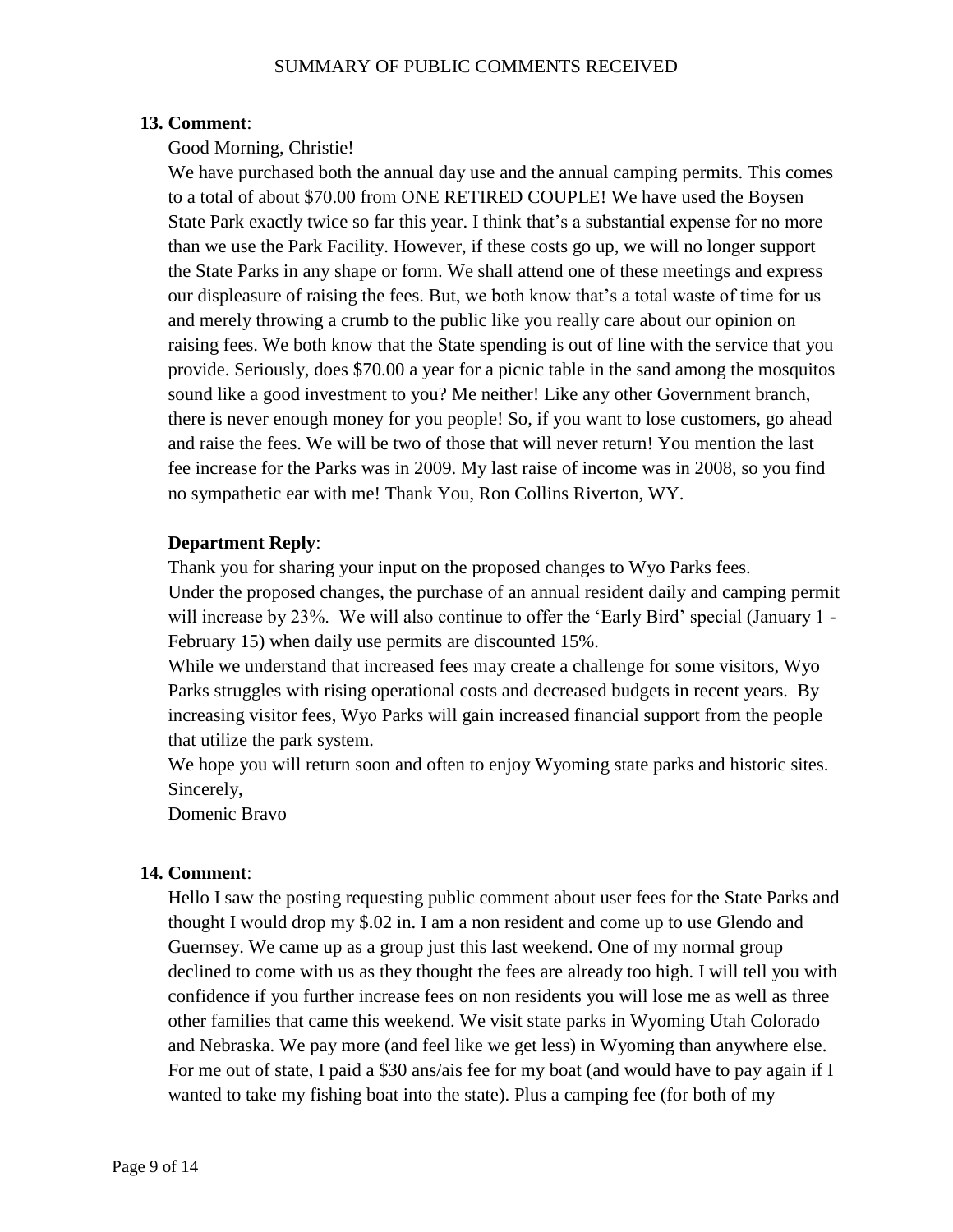vehicles, even though i am only using one camping site). Plus a day use pass. Even without the ans sticker, I'm still nearly \$70 for two days. In exchange, I get a site with no electricity, no toilets that are near me, no shower facilities, no fish cleaning facilities, no nearby trash, and no nearby fresh water for my trailer.Compare that to Colorado, where I would have all of that for about the same price.Perhaps you are looking to have less out of state users. I understand that and often feel the same way. But I don't think that is fiscally responsible.In summary, if you raise fees, I will no longer visit the Wyoming state parks. Thanks Ryan

### **Department Reply**:

Thank you for taking the time to share your input on the proposed fee changes. Your email indicates that you frequently visit Glendo and Guernsey State Parks. Visitor fees are vital to funding maintenance, improvements, resource protection and other operational expenses at our facilities. By increasing fees we will gain greater financial support from the people that utilize the park system.

Some examples of projects that have been funded at Glendo and Guernsey through revenue from visitor fees include new dump stations, new campsites, new electric/water hookups, hazard tree mitigation, new hike/bike trails and three new yurts.

Glendo and Guernsey are definitely two of the most beautiful places for camping in the state and we hope you will return to visit them and other Wyo Parks facilities soon and often.

Sincerely, Domenic Bravo

### **15. Comment**:

Input for proposed increase in fees: As a Non-resident that frequents Glendo State Park on a regular basis, I understand the cost to manage State Parks. We love Glendo! What I don't love is the fact that a resident annual camping pass for a resident is 40.00 and an annual camping pass is  $33.00 = 73.00$  for the year. When I as a Non-Resident pays  $53.00$ for an annual Day Use pass and Per day camping of 11.00. One weekend a summer pays for what a resident pays for an entire year. Again, I realize I am a Non-Resident but when a proposed fee increase is on the slate...funding could increase by imposing a larger increase for residency as well. As a resident of Colorado; I pay 150.00 for an Annual pass and 20.00 per night at Horsetooth Reservoir in Colorado. Lack of State Income Tax is another impact for lack of funding for your beautiful State Parks. Thank you for allowing me to provide feedback. Amber Lacy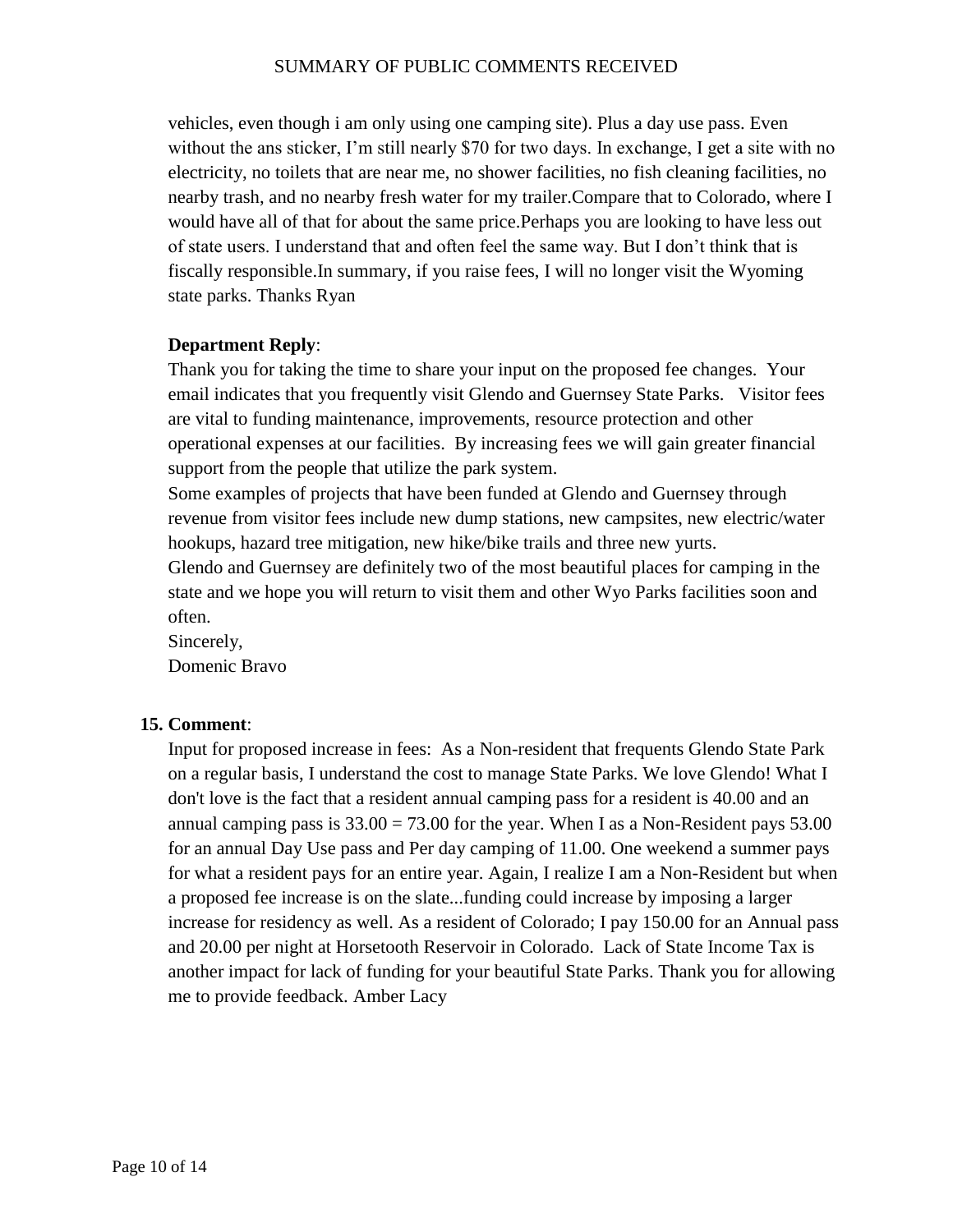#### **Department Reply**:

Ms. Lacy,

Thank you for taking the time to share your input on the proposed fee changes. Your email indicates that you frequently visit Glendo State Park. Visitor fees are vital to funding maintenance, improvements, resource protection and other operational expenses at our facilities. By increasing fees we will gain greater financial support from the people that utilize the park system.

Some examples of projects that have been funded at Glendo through revenue from visitor fees include new dump stations, new campsites, hazard tree mitigation, new hike/bike trails and three new yurts. Glendo is definitely one of the most beautiful places for camping in the state and we hope you will return to visit it and other Wyo Parks facilities soon and often.

Sincerely,

Domenic Bravo

#### **16. Comment**:

I'd like to express my concerns regarding the substantial increase in fees for state parks. I'm a South Dakota resident and frequently visit Glendo State Park. I've been doing this for 15 plus years. I normally purchase a annual daily pass for my vehicles. I've been made aware that the state intends to increase these fees by 30% starting in 2019. With the addition of the cost of an aquatic pass ( a few years ago) for each boat and the increases in annual passes I doubt I will return to Glendo. Over the years I've noticed some improvements in the State Park but they were very minimal. What I do notice is more Park Rangers patrolling the water in nicer boats and pricey jet skis. Many Travelers reviews indicate the Rangers are overzealous in their duties, with nit picky rules at the beach. I believe that the increase in fees will only benefit the state and Park Service itself, not the visitor or the businesses surrounding Glendo. These businesses heavily rely on the tourists from other states as well as Wyoming folks for their livelihood. I further believe that the state has gotten away from the original purpose of a state park. The park should be for the people to enjoy at a reasonable cost. This makes it difficult for a family with limited income resources to enjoy state land. This really grinds my gears..... you're setting the Precedence for future price increases (30%) which will eventually price out my kids and grandkids. I'm a realist and I know cost increase every year, but the answer is not more government influence or the government taking more money from people. I also realize that regardless of the public's input the state will increase the fees. We've honestly gotten away from what's best for the public,, to what's best for the state. Park fees in South Dakota are much less than in Wyoming. This is why you don't see many people from South Dakota there and the amenities are equally as good, and no state tax! I request that you keep the parks fees at a minimal increase maybe 10 or 15%. Do what's right for the people- not the Parks Department department, don't live in a vacuum- think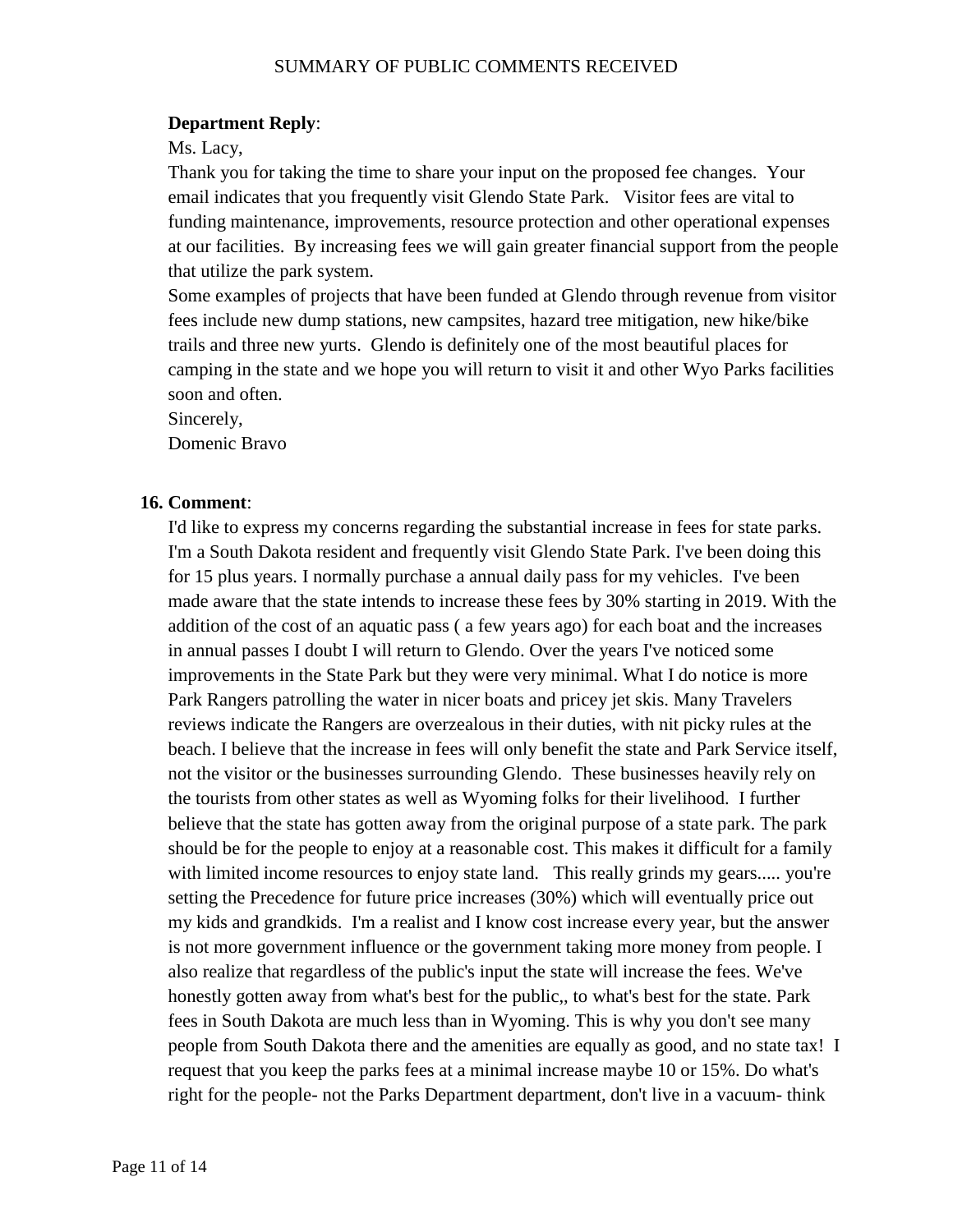outside the box. Jon V.

## **Department Reply**:

Thank you for taking the time to share your input on the proposed fee changes. Your email indicates that you frequently visit Glendo State Park. Visitor fees are vital to funding maintenance, improvements, resource protection and other operational expenses at our facilities. By increasing fees we will gain greater financial support from the people that utilize the park system.

Some examples of projects that have been funded at Glendo through revenue from visitor fees include new dump stations, new campsites, hazard tree mitigation, new hike/bike trails and three new yurts.

I would like to point out that the park staff do not patrol the water, so we do not have boats or jet skis.

### **17. Comment**:

I have been a Wyoming resident since I was seven years old. I have travelled all over this state and visited most state parks. Wyoming's history is unique and our state is one of the most beautiful and diverse in America. Maintenance fees everywhere are not decreasing and the public should not expect our fees to remain the same and yet expect better -and more- services. I fully support the increase in user fees for all State Parks and Historic Sites in Wyoming. Thank you for working so hard to include the public in the discussions and keep us updating on the situation. Thank all the Wyoming State Parks and Historic Sites employees who keep our parks and historic sites beautiful – you are appreciated. Stephanie Lowe

### **Department Reply**:

Ms. Lowe,

It is great to hear from you.

Thank you for complimenting our Wyo Parks staff. They take pride in what they do and it shows! We appreciate your support and thank you for taking the time to share your input on the proposed fee changes.

Sincerely,

Domenic

### **18. Comment**:

I feel that prices should be increased for non-residents but not for residents. We can't even get a reservation because of all the Colorado people that reserve spots for every weekend. We have not been able to reserve a spot for years now. If our rates are going to increase maybe there can be sites that are only reservable for residents. I have no problems paying the fees but it would sure be nice to be able to use our parks and the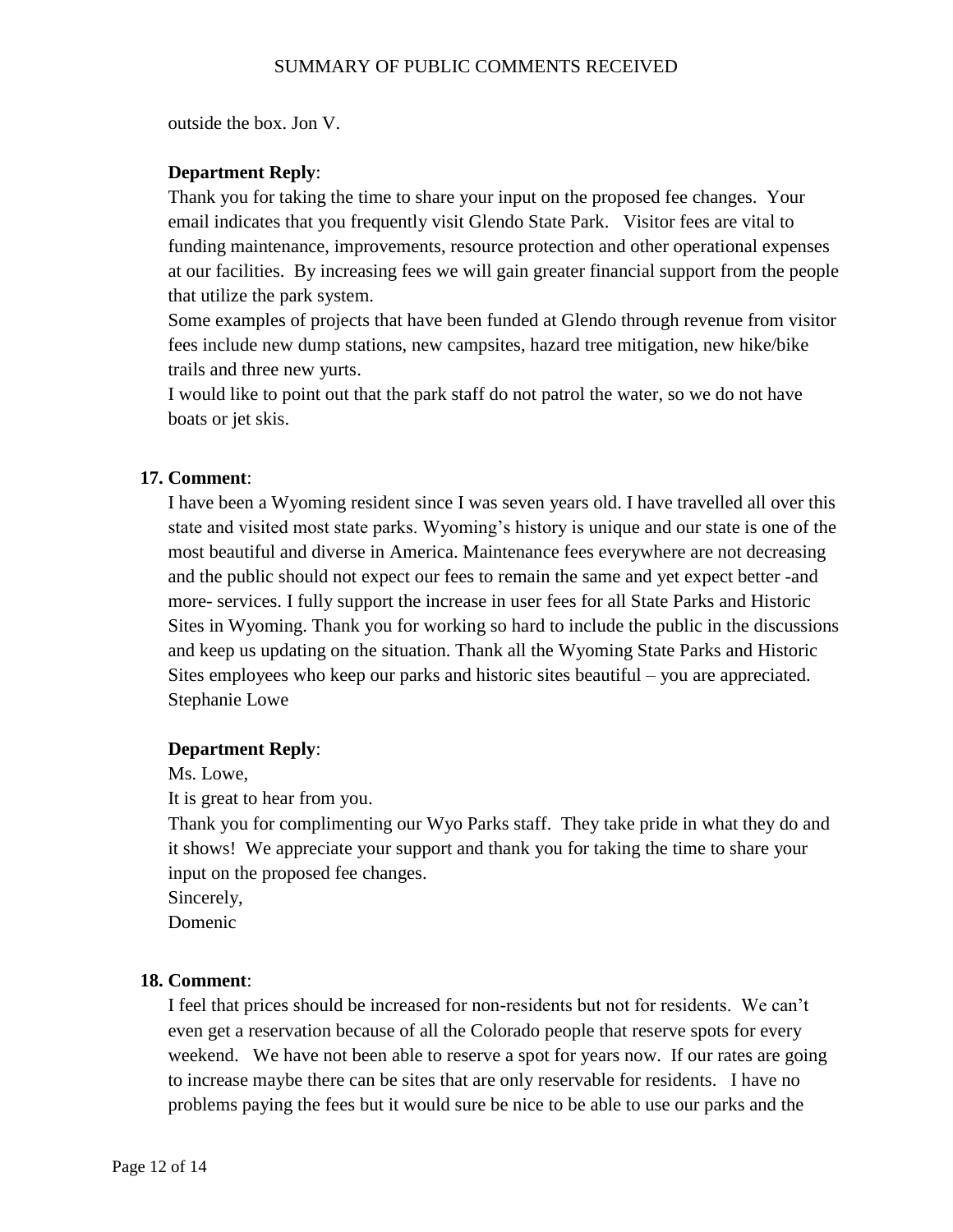amenities that are being added using our money. Tina

#### **Department Reply**:

Thank you for taking the time to share your input on the proposed changes to Wyo Parks fees. Charging higher fees to non-residents is a suggestion we hear frequently from visitors. Some of the federal funding we rely on restricts us from charging non-residents more than 50% more than what we charge residents. We will continue to offer annual camping permits to residents only. Another important consideration for us is the economic impact that out of state residents have on our state. Tourists dollars coming into Wyoming businesses help create jobs and revenue for Wyoming residents. As to your comments about our reservation system, we continue to look for ways to enhance the system for our visitors and would be glad to take any suggestions for improvements under consideration. We hope you will return to visit our parks and site soon and often.

Sincerely,

Domenic Bravo

#### **19. Comment**:

The fees need to be "Wyo resident friendly" . I am a 32 year resident. It is so frustrating to show up at a state park, with my yearly access and camping permits, only to find Colorado tags taking up the good sites. My family is only able to enjoy our parks on the weekends. I have not used the reservation system, but those all also appear to be Colo residents in those spaces. I think out of state rates need to be higher, maybe even double of the resident rates. I also would propose a larger window for residents (or resident yearly permit holders) to make reservations above what is available for out of state users. I don't oppose out of state users, but I do think that if they are willing to travel longer distances, buying more fuel, etc they would be willing to pay a larger access fee. Maybe even make yearly permits available Only to Wyo residents. Thank you for allowing public input.

#### **Department Reply**:

Thank you for taking the time to share your input on the proposed changes to Wyo Parks fees. Charging higher fees to non-residents is a suggestion we hear frequently from visitors. Because Wyo Parks receives some federal funding through the Land and Water Conservation Fund there are restrictions that we have to follow. We cannot charge nonresidents higher than 50% more than what we charge residents. Under the proposed new fees, fees for non-residents would be 40-50% higher than resident fees. We will also continue to offer annual camping permits to residents only. Another consideration is the economic impact that out of state residents have on our state. Tourists dollars coming into Wyoming businesses help create jobs and revenue for Wyoming residents.